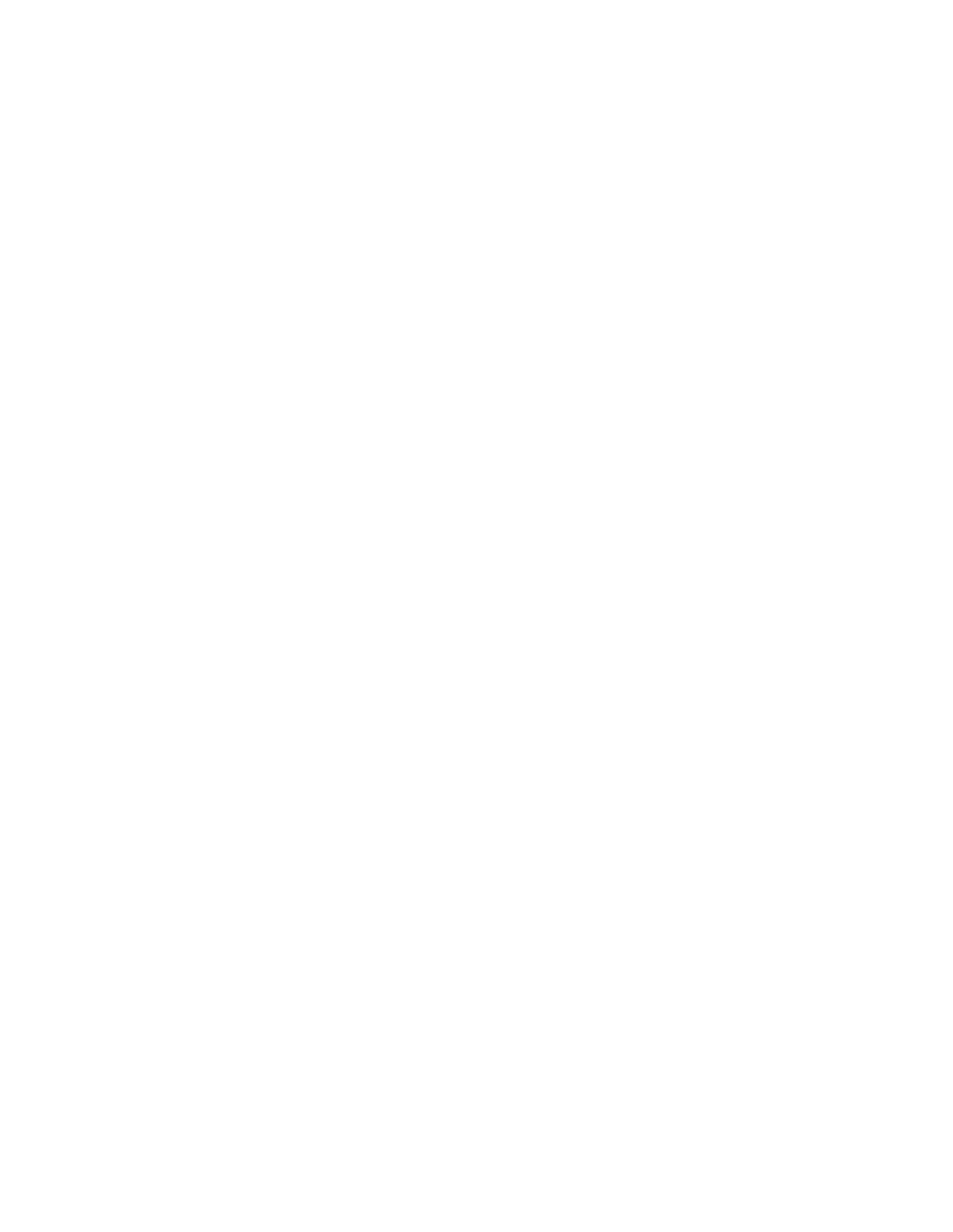| <b>Financial Statements</b> |  |
|-----------------------------|--|
|                             |  |
|                             |  |
|                             |  |
|                             |  |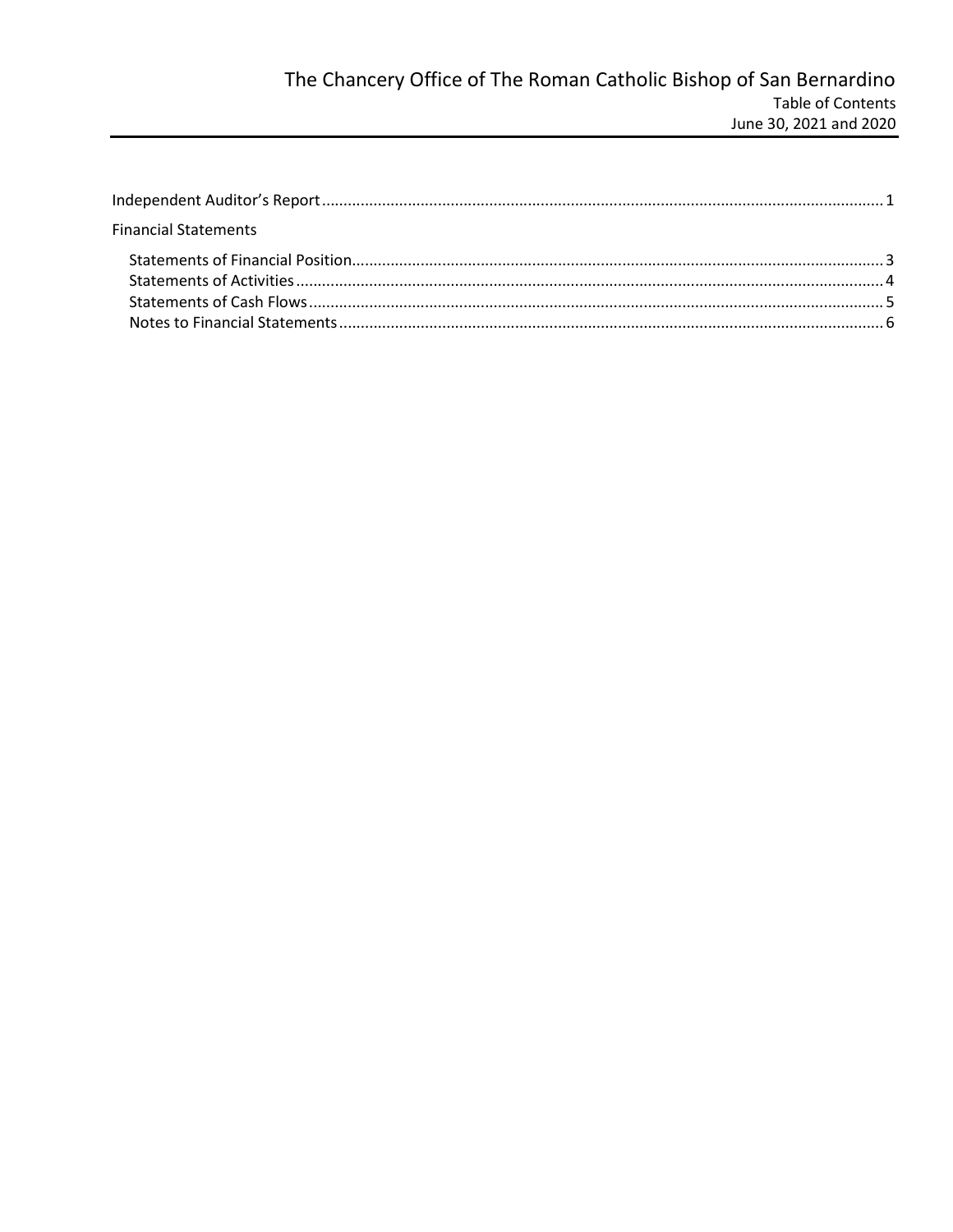

**CPAs & BUSINESS ADVISORS** 

### Independent Auditor's Report

To His Excellency the Most Reverend Alberto Rojas The Chancery Office of The Roman Catholic Bishop of San Bernardino, a Corporation Sole San Bernardino, California

#### Report on the Financial Statements

We have audited the accompanying financial statements of The Chancery Office of The Roman Catholic Bishop of San Bernardino (the Diocese) (a Corporation Sole), which comprise the statements of financial position as of June 30, 2021 and 2020, and the related statements of activities and cash flows for the years then ended, and the related notes to the financial statements.

#### Management's Responsibility for the Financial Statements

Management is responsible for the preparation and fair presentation of these financial statements in accordance with accounting principles generally accepted in the United States of America; this includes the design, implementation, and maintenance of internal control relevant to the preparation and fair presentation of financial statements that are free from material misstatement, whether due to fraud or error.

#### Auditor's Responsibility

Our responsibility is to express an opinion on these financial statements based on our audits. We conducted our audits in accordance with auditing standards generally accepted in the United States of America. Those standards require that we plan and perform the audit to obtain reasonable assurance about whether the financial statements are free from material misstatement.

An audit involves performing procedures to obtain audit evidence about the amounts and disclosures in the financial statements. The procedures selected depend on the auditor's judgment, including the assessment of the risks of material misstatement of the financial statements, whether due to fraud or error. In making those risk assessments, the auditor considers internal control relevant to the Diocese's preparation and fair presentation of the financial statements in order to design audit procedures that are appropriate in the circumstances, but not for the purpose of expressing an opinion on the effectiveness of the Diocese's internal control. Accordingly, we express no such opinion. An audit also includes evaluating the appropriateness of accounting policies used and the reasonableness of significant accounting estimates made by management, as well as evaluating the overall presentation of the financial statements.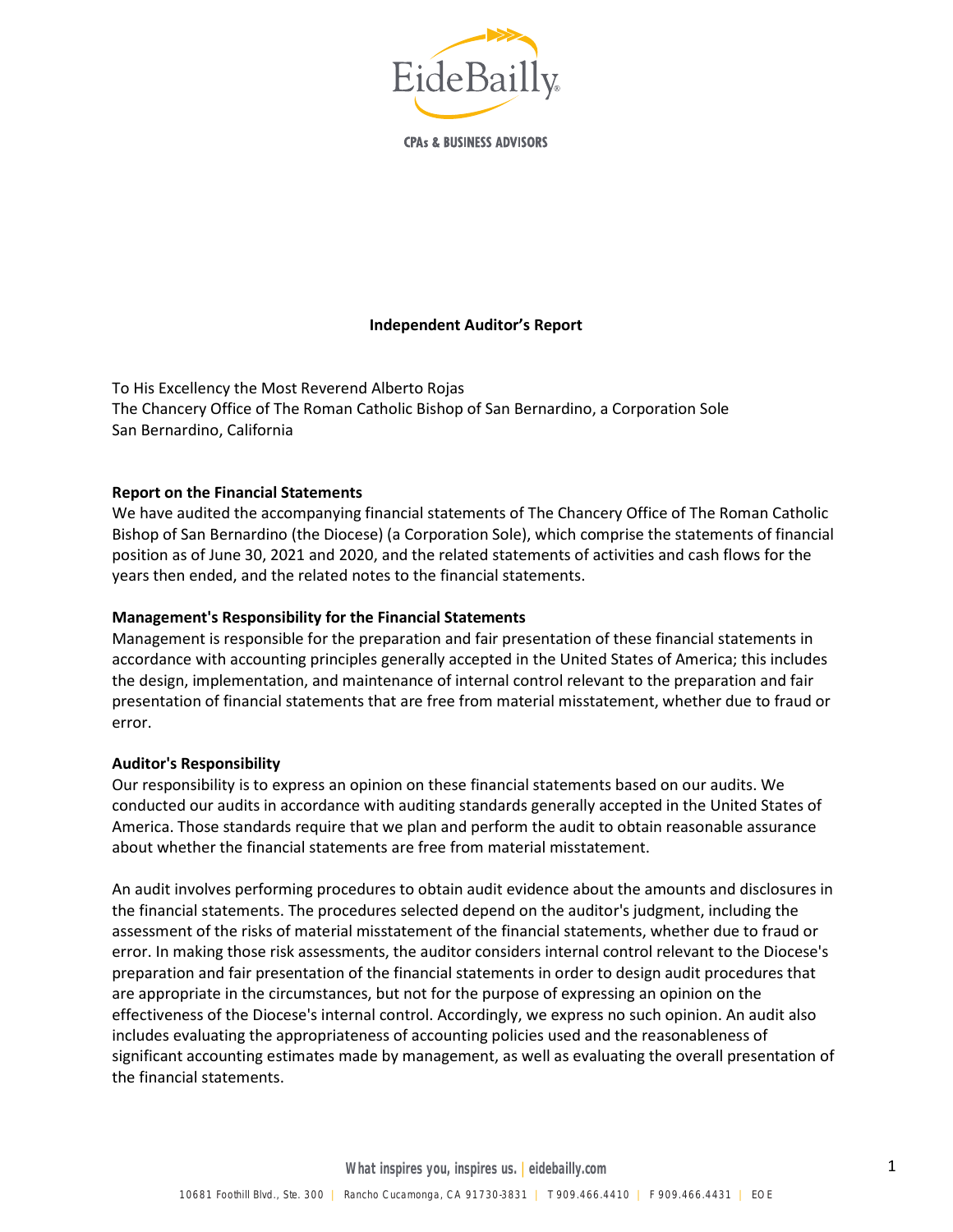We believe that the audit evidence we have obtained is sufficient and appropriate to provide a basis for our audit opinion.

### Opinion

In our opinion, the financial statements referred to above present fairly, in all material respects, the financial position of The Chancery Office of The Roman Catholic Bishop of San Bernardino as of June 30, 2021 and 2020, and the changes in its net assets and its cash flows for the years then ended in accordance with accounting principles generally accepted in the United States of America.

Ede Sailly LLP

Rancho Cucamonga, California December 22, 2021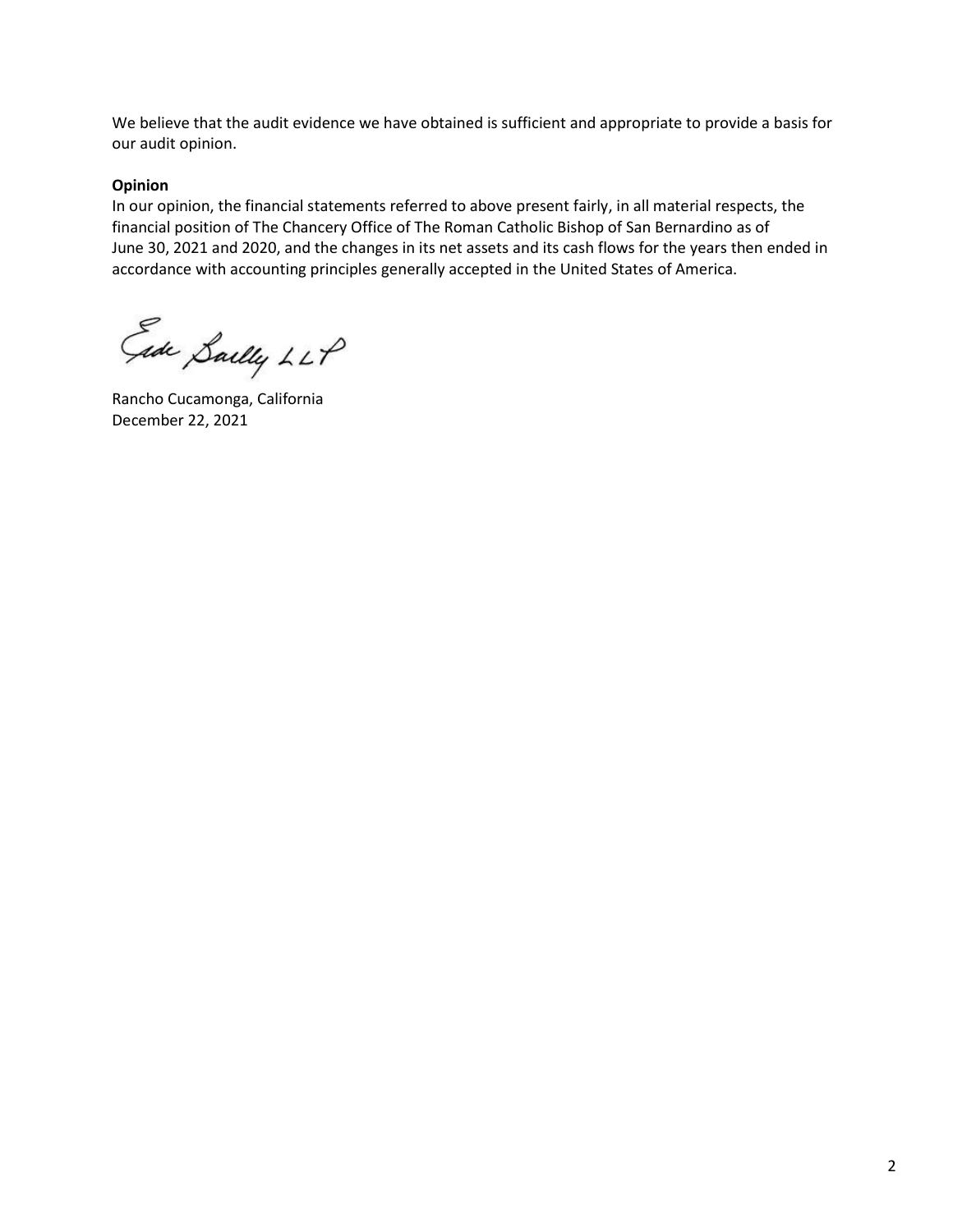|                                                    | 2021             | 2020            |
|----------------------------------------------------|------------------|-----------------|
| Assets                                             |                  |                 |
| Cash and cash equivalents                          | S.<br>5,885,044  | 7,215,593<br>S  |
| Investments                                        | 92,941,297       | 65,561,878      |
| Investments held in trust for others               | 36,786,819       | 28,032,911      |
| Receivables                                        |                  |                 |
| Accounts receivable, net                           | 3,409,474        | 5,355,766       |
| Notes receivable                                   | 4,262,458        | 4,449,997       |
| Deposits and prepaid expenses                      | 403,143          | 474,173         |
| Land, property, and equipment                      |                  |                 |
| (net of accumulated depreciation)                  | 14,800,665       | 15,785,513      |
| Accrued net pension asset                          | 6,044,100        |                 |
| <b>Total assets</b>                                | \$164,533,000    | \$126,875,831   |
| <b>Liabilities and Net Assets</b>                  |                  |                 |
| Liabilities                                        |                  |                 |
| Accounts payable and accrued expenses              | \$.<br>1,824,635 | \$<br>4,907,277 |
| Refundable advance - PPP loan                      |                  | 1,356,301       |
| Deferred revenue                                   | 5,003            | 5,003           |
| Notes payable                                      | 4,239,188        | 5,173,971       |
| Funds held in trust for others                     | 36,786,819       | 28,032,911      |
| Accrued pension liability                          | 3,037,034        | 11,930,340      |
| Insurance reserves                                 | 250,000          | 250,000         |
| <b>Total liabilities</b>                           | 46,142,679       | 51,655,803      |
| Net Assets                                         |                  |                 |
| Net assets without donor restrictions              | 91,057,386       | 52,517,500      |
| Net assets without donor restrictions - designated | 3,375,560        | 3,087,864       |
| Net assets with donor restrictions                 | 23,957,375       | 19,614,664      |
| Total net assets                                   | 118,390,321      | 75,220,028      |
| <b>Total Liabilities and Net Assets</b>            | \$164,533,000    | \$126,875,831   |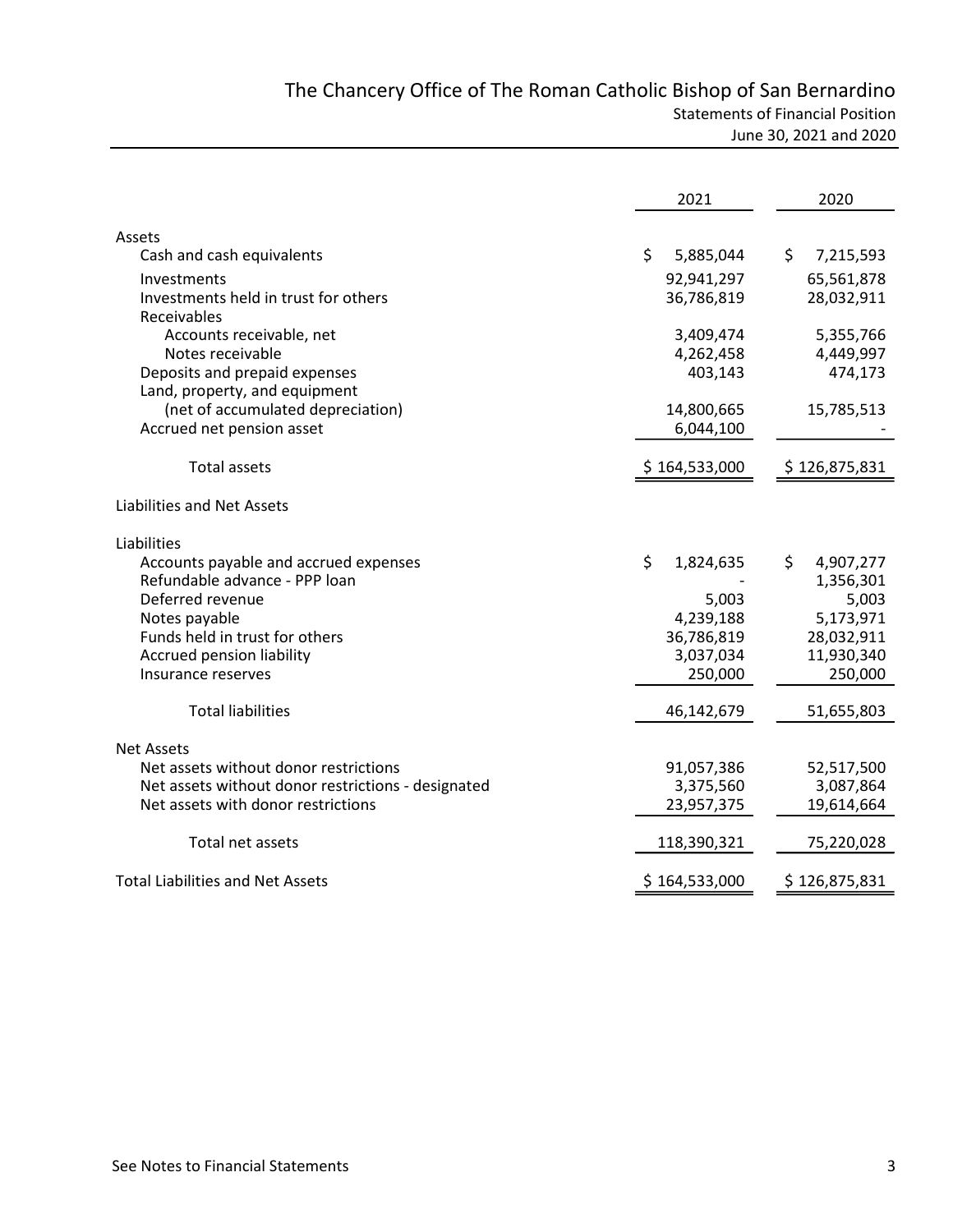# The Chancery Office of The Roman Catholic Bishop of San Bernardino Statements of Activities Years Ended June 30, 2021 and 2020

| Net assets without<br>Net assets without<br>Net assets with<br>Net assets with<br>donor restrictions<br>Total<br>Total<br>donor restrictions<br>donor restrictions<br>donor restrictions<br>Revenues<br>1,207,741<br>1,142,524<br>466,002<br>1,608,526<br>3,740,102<br>Gifts, bequests, and collections<br>Ŝ.<br>ς<br>1,371,559<br>1,371,559<br>Contribution - PPP loan forgiveness<br>7,483,401<br>7,483,401<br>9,612,745<br>9,612,745<br>Assessments<br>Diocesan development fund subsidy<br>3,240,000<br>3,240,000<br>4,320,000<br>4,320,000<br>Fees and expense reimbursements<br>1,216,820<br>1,216,820<br>1,998,346<br>1,998,346<br>62,804<br>6,831,294<br>6,508,867<br>6,571,671<br>6,831,294<br>Insurance premiums<br>2,197,968<br>718,391<br>718,391<br>2,197,968<br>Investment income used for operations<br>29,083<br>29,083<br>Interest/dividend income<br>71,121<br>71,121<br>569,927<br>625,448<br>625,448<br>569,927<br>Endowment payout<br>224,344<br>234,238<br>458,582<br>297,801<br>229,605<br>527,406<br>Grant income<br>281,818<br>Other income<br>281,818<br>327,159<br>Net assets released from restrictions<br>1,883,290<br>(1,883,290)<br>1,128,915<br>(1, 128, 915)<br>23,605,299<br>31,095,378<br>308,431<br><b>Total revenues</b><br>23,353,986<br>251,313<br>Expenses<br>Program services<br>Pastoral services<br>4,311,061<br>4,311,061<br>5,136,613<br>5,136,613<br>Education<br>2,268,184<br>2,268,184<br>2,944,157<br>2,944,157<br>1,488,650<br>1,488,650<br>2,292,847<br>Religious personnel development<br>2,592,124<br>3,549,303<br>3,549,303<br>Ministries and social services<br>2,592,124<br>349,593<br>349,593<br>Grants and donations<br>1,062,036<br>General and administrative services<br>Diocesan administration<br>4,520,706<br>4,520,706<br>5,715,050<br>7,077,129<br>7,077,129<br>7,263,388<br>Insurance premiums and benefits<br>Fundraising<br>986,848<br>986,848<br>1,012,619<br>$\overline{\phantom{a}}$<br>$\sim$<br>23,594,295<br>23,594,295<br>28,976,013<br>Total expenses<br>251,313<br>11,004<br>308,431<br>(240, 309)<br>2,119,365<br><b>Excess of Revenues over Expenses</b><br>Other Changes in Net Assets<br>24,353,499<br>4,091,398<br>Investment income not used in operations<br>28,444,897<br>4,059,092<br>(894, 421)<br>3,164,671<br>10,486<br>10,486<br>Sale of property<br>Loss on legal settlements<br>(233,500)<br>(233,500)<br>(1, 114, 300)<br>14,937,406<br>14,937,406<br>Actuarial adjustment - pension plan<br>477,422<br>$\overline{\phantom{a}}$<br>4,091,398<br>43,159,289<br>(894, 421)<br>Total other changes in net assets<br>39,067,891<br>3,422,214<br>38,827,582<br>(585,990)<br>4,342,711<br>43,170,293<br>5,541,579<br>Change in Net Assets<br>55,605,364<br>19,614,664<br>75,220,028<br>50,063,785<br>20,200,654<br>Net Assets, Beginning of Year<br>94,432,946<br>118,390,321<br>55,605,364<br>23,957,375<br>19,614,664<br>Net Assets, End of Year |  | 2021 |  |  | 2020 |               |  |  |  |
|---------------------------------------------------------------------------------------------------------------------------------------------------------------------------------------------------------------------------------------------------------------------------------------------------------------------------------------------------------------------------------------------------------------------------------------------------------------------------------------------------------------------------------------------------------------------------------------------------------------------------------------------------------------------------------------------------------------------------------------------------------------------------------------------------------------------------------------------------------------------------------------------------------------------------------------------------------------------------------------------------------------------------------------------------------------------------------------------------------------------------------------------------------------------------------------------------------------------------------------------------------------------------------------------------------------------------------------------------------------------------------------------------------------------------------------------------------------------------------------------------------------------------------------------------------------------------------------------------------------------------------------------------------------------------------------------------------------------------------------------------------------------------------------------------------------------------------------------------------------------------------------------------------------------------------------------------------------------------------------------------------------------------------------------------------------------------------------------------------------------------------------------------------------------------------------------------------------------------------------------------------------------------------------------------------------------------------------------------------------------------------------------------------------------------------------------------------------------------------------------------------------------------------------------------------------------------------------------------------------------------------------------------------------------------------------------------------------------------------------------------------------------------------------------------------------------------------------------------------------------------------------------------------------------------------------------|--|------|--|--|------|---------------|--|--|--|
|                                                                                                                                                                                                                                                                                                                                                                                                                                                                                                                                                                                                                                                                                                                                                                                                                                                                                                                                                                                                                                                                                                                                                                                                                                                                                                                                                                                                                                                                                                                                                                                                                                                                                                                                                                                                                                                                                                                                                                                                                                                                                                                                                                                                                                                                                                                                                                                                                                                                                                                                                                                                                                                                                                                                                                                                                                                                                                                                             |  |      |  |  |      |               |  |  |  |
|                                                                                                                                                                                                                                                                                                                                                                                                                                                                                                                                                                                                                                                                                                                                                                                                                                                                                                                                                                                                                                                                                                                                                                                                                                                                                                                                                                                                                                                                                                                                                                                                                                                                                                                                                                                                                                                                                                                                                                                                                                                                                                                                                                                                                                                                                                                                                                                                                                                                                                                                                                                                                                                                                                                                                                                                                                                                                                                                             |  |      |  |  |      |               |  |  |  |
|                                                                                                                                                                                                                                                                                                                                                                                                                                                                                                                                                                                                                                                                                                                                                                                                                                                                                                                                                                                                                                                                                                                                                                                                                                                                                                                                                                                                                                                                                                                                                                                                                                                                                                                                                                                                                                                                                                                                                                                                                                                                                                                                                                                                                                                                                                                                                                                                                                                                                                                                                                                                                                                                                                                                                                                                                                                                                                                                             |  |      |  |  |      |               |  |  |  |
|                                                                                                                                                                                                                                                                                                                                                                                                                                                                                                                                                                                                                                                                                                                                                                                                                                                                                                                                                                                                                                                                                                                                                                                                                                                                                                                                                                                                                                                                                                                                                                                                                                                                                                                                                                                                                                                                                                                                                                                                                                                                                                                                                                                                                                                                                                                                                                                                                                                                                                                                                                                                                                                                                                                                                                                                                                                                                                                                             |  |      |  |  |      | 4,947,843     |  |  |  |
|                                                                                                                                                                                                                                                                                                                                                                                                                                                                                                                                                                                                                                                                                                                                                                                                                                                                                                                                                                                                                                                                                                                                                                                                                                                                                                                                                                                                                                                                                                                                                                                                                                                                                                                                                                                                                                                                                                                                                                                                                                                                                                                                                                                                                                                                                                                                                                                                                                                                                                                                                                                                                                                                                                                                                                                                                                                                                                                                             |  |      |  |  |      |               |  |  |  |
|                                                                                                                                                                                                                                                                                                                                                                                                                                                                                                                                                                                                                                                                                                                                                                                                                                                                                                                                                                                                                                                                                                                                                                                                                                                                                                                                                                                                                                                                                                                                                                                                                                                                                                                                                                                                                                                                                                                                                                                                                                                                                                                                                                                                                                                                                                                                                                                                                                                                                                                                                                                                                                                                                                                                                                                                                                                                                                                                             |  |      |  |  |      |               |  |  |  |
|                                                                                                                                                                                                                                                                                                                                                                                                                                                                                                                                                                                                                                                                                                                                                                                                                                                                                                                                                                                                                                                                                                                                                                                                                                                                                                                                                                                                                                                                                                                                                                                                                                                                                                                                                                                                                                                                                                                                                                                                                                                                                                                                                                                                                                                                                                                                                                                                                                                                                                                                                                                                                                                                                                                                                                                                                                                                                                                                             |  |      |  |  |      |               |  |  |  |
|                                                                                                                                                                                                                                                                                                                                                                                                                                                                                                                                                                                                                                                                                                                                                                                                                                                                                                                                                                                                                                                                                                                                                                                                                                                                                                                                                                                                                                                                                                                                                                                                                                                                                                                                                                                                                                                                                                                                                                                                                                                                                                                                                                                                                                                                                                                                                                                                                                                                                                                                                                                                                                                                                                                                                                                                                                                                                                                                             |  |      |  |  |      |               |  |  |  |
|                                                                                                                                                                                                                                                                                                                                                                                                                                                                                                                                                                                                                                                                                                                                                                                                                                                                                                                                                                                                                                                                                                                                                                                                                                                                                                                                                                                                                                                                                                                                                                                                                                                                                                                                                                                                                                                                                                                                                                                                                                                                                                                                                                                                                                                                                                                                                                                                                                                                                                                                                                                                                                                                                                                                                                                                                                                                                                                                             |  |      |  |  |      |               |  |  |  |
|                                                                                                                                                                                                                                                                                                                                                                                                                                                                                                                                                                                                                                                                                                                                                                                                                                                                                                                                                                                                                                                                                                                                                                                                                                                                                                                                                                                                                                                                                                                                                                                                                                                                                                                                                                                                                                                                                                                                                                                                                                                                                                                                                                                                                                                                                                                                                                                                                                                                                                                                                                                                                                                                                                                                                                                                                                                                                                                                             |  |      |  |  |      |               |  |  |  |
|                                                                                                                                                                                                                                                                                                                                                                                                                                                                                                                                                                                                                                                                                                                                                                                                                                                                                                                                                                                                                                                                                                                                                                                                                                                                                                                                                                                                                                                                                                                                                                                                                                                                                                                                                                                                                                                                                                                                                                                                                                                                                                                                                                                                                                                                                                                                                                                                                                                                                                                                                                                                                                                                                                                                                                                                                                                                                                                                             |  |      |  |  |      |               |  |  |  |
|                                                                                                                                                                                                                                                                                                                                                                                                                                                                                                                                                                                                                                                                                                                                                                                                                                                                                                                                                                                                                                                                                                                                                                                                                                                                                                                                                                                                                                                                                                                                                                                                                                                                                                                                                                                                                                                                                                                                                                                                                                                                                                                                                                                                                                                                                                                                                                                                                                                                                                                                                                                                                                                                                                                                                                                                                                                                                                                                             |  |      |  |  |      |               |  |  |  |
|                                                                                                                                                                                                                                                                                                                                                                                                                                                                                                                                                                                                                                                                                                                                                                                                                                                                                                                                                                                                                                                                                                                                                                                                                                                                                                                                                                                                                                                                                                                                                                                                                                                                                                                                                                                                                                                                                                                                                                                                                                                                                                                                                                                                                                                                                                                                                                                                                                                                                                                                                                                                                                                                                                                                                                                                                                                                                                                                             |  |      |  |  |      |               |  |  |  |
|                                                                                                                                                                                                                                                                                                                                                                                                                                                                                                                                                                                                                                                                                                                                                                                                                                                                                                                                                                                                                                                                                                                                                                                                                                                                                                                                                                                                                                                                                                                                                                                                                                                                                                                                                                                                                                                                                                                                                                                                                                                                                                                                                                                                                                                                                                                                                                                                                                                                                                                                                                                                                                                                                                                                                                                                                                                                                                                                             |  |      |  |  |      | 327,159       |  |  |  |
|                                                                                                                                                                                                                                                                                                                                                                                                                                                                                                                                                                                                                                                                                                                                                                                                                                                                                                                                                                                                                                                                                                                                                                                                                                                                                                                                                                                                                                                                                                                                                                                                                                                                                                                                                                                                                                                                                                                                                                                                                                                                                                                                                                                                                                                                                                                                                                                                                                                                                                                                                                                                                                                                                                                                                                                                                                                                                                                                             |  |      |  |  |      |               |  |  |  |
|                                                                                                                                                                                                                                                                                                                                                                                                                                                                                                                                                                                                                                                                                                                                                                                                                                                                                                                                                                                                                                                                                                                                                                                                                                                                                                                                                                                                                                                                                                                                                                                                                                                                                                                                                                                                                                                                                                                                                                                                                                                                                                                                                                                                                                                                                                                                                                                                                                                                                                                                                                                                                                                                                                                                                                                                                                                                                                                                             |  |      |  |  |      | 31,403,809    |  |  |  |
|                                                                                                                                                                                                                                                                                                                                                                                                                                                                                                                                                                                                                                                                                                                                                                                                                                                                                                                                                                                                                                                                                                                                                                                                                                                                                                                                                                                                                                                                                                                                                                                                                                                                                                                                                                                                                                                                                                                                                                                                                                                                                                                                                                                                                                                                                                                                                                                                                                                                                                                                                                                                                                                                                                                                                                                                                                                                                                                                             |  |      |  |  |      |               |  |  |  |
|                                                                                                                                                                                                                                                                                                                                                                                                                                                                                                                                                                                                                                                                                                                                                                                                                                                                                                                                                                                                                                                                                                                                                                                                                                                                                                                                                                                                                                                                                                                                                                                                                                                                                                                                                                                                                                                                                                                                                                                                                                                                                                                                                                                                                                                                                                                                                                                                                                                                                                                                                                                                                                                                                                                                                                                                                                                                                                                                             |  |      |  |  |      |               |  |  |  |
|                                                                                                                                                                                                                                                                                                                                                                                                                                                                                                                                                                                                                                                                                                                                                                                                                                                                                                                                                                                                                                                                                                                                                                                                                                                                                                                                                                                                                                                                                                                                                                                                                                                                                                                                                                                                                                                                                                                                                                                                                                                                                                                                                                                                                                                                                                                                                                                                                                                                                                                                                                                                                                                                                                                                                                                                                                                                                                                                             |  |      |  |  |      |               |  |  |  |
|                                                                                                                                                                                                                                                                                                                                                                                                                                                                                                                                                                                                                                                                                                                                                                                                                                                                                                                                                                                                                                                                                                                                                                                                                                                                                                                                                                                                                                                                                                                                                                                                                                                                                                                                                                                                                                                                                                                                                                                                                                                                                                                                                                                                                                                                                                                                                                                                                                                                                                                                                                                                                                                                                                                                                                                                                                                                                                                                             |  |      |  |  |      |               |  |  |  |
|                                                                                                                                                                                                                                                                                                                                                                                                                                                                                                                                                                                                                                                                                                                                                                                                                                                                                                                                                                                                                                                                                                                                                                                                                                                                                                                                                                                                                                                                                                                                                                                                                                                                                                                                                                                                                                                                                                                                                                                                                                                                                                                                                                                                                                                                                                                                                                                                                                                                                                                                                                                                                                                                                                                                                                                                                                                                                                                                             |  |      |  |  |      | 2,292,847     |  |  |  |
|                                                                                                                                                                                                                                                                                                                                                                                                                                                                                                                                                                                                                                                                                                                                                                                                                                                                                                                                                                                                                                                                                                                                                                                                                                                                                                                                                                                                                                                                                                                                                                                                                                                                                                                                                                                                                                                                                                                                                                                                                                                                                                                                                                                                                                                                                                                                                                                                                                                                                                                                                                                                                                                                                                                                                                                                                                                                                                                                             |  |      |  |  |      |               |  |  |  |
|                                                                                                                                                                                                                                                                                                                                                                                                                                                                                                                                                                                                                                                                                                                                                                                                                                                                                                                                                                                                                                                                                                                                                                                                                                                                                                                                                                                                                                                                                                                                                                                                                                                                                                                                                                                                                                                                                                                                                                                                                                                                                                                                                                                                                                                                                                                                                                                                                                                                                                                                                                                                                                                                                                                                                                                                                                                                                                                                             |  |      |  |  |      | 1,062,036     |  |  |  |
|                                                                                                                                                                                                                                                                                                                                                                                                                                                                                                                                                                                                                                                                                                                                                                                                                                                                                                                                                                                                                                                                                                                                                                                                                                                                                                                                                                                                                                                                                                                                                                                                                                                                                                                                                                                                                                                                                                                                                                                                                                                                                                                                                                                                                                                                                                                                                                                                                                                                                                                                                                                                                                                                                                                                                                                                                                                                                                                                             |  |      |  |  |      |               |  |  |  |
|                                                                                                                                                                                                                                                                                                                                                                                                                                                                                                                                                                                                                                                                                                                                                                                                                                                                                                                                                                                                                                                                                                                                                                                                                                                                                                                                                                                                                                                                                                                                                                                                                                                                                                                                                                                                                                                                                                                                                                                                                                                                                                                                                                                                                                                                                                                                                                                                                                                                                                                                                                                                                                                                                                                                                                                                                                                                                                                                             |  |      |  |  |      | 5,715,050     |  |  |  |
|                                                                                                                                                                                                                                                                                                                                                                                                                                                                                                                                                                                                                                                                                                                                                                                                                                                                                                                                                                                                                                                                                                                                                                                                                                                                                                                                                                                                                                                                                                                                                                                                                                                                                                                                                                                                                                                                                                                                                                                                                                                                                                                                                                                                                                                                                                                                                                                                                                                                                                                                                                                                                                                                                                                                                                                                                                                                                                                                             |  |      |  |  |      | 7,263,388     |  |  |  |
|                                                                                                                                                                                                                                                                                                                                                                                                                                                                                                                                                                                                                                                                                                                                                                                                                                                                                                                                                                                                                                                                                                                                                                                                                                                                                                                                                                                                                                                                                                                                                                                                                                                                                                                                                                                                                                                                                                                                                                                                                                                                                                                                                                                                                                                                                                                                                                                                                                                                                                                                                                                                                                                                                                                                                                                                                                                                                                                                             |  |      |  |  |      | 1,012,619     |  |  |  |
|                                                                                                                                                                                                                                                                                                                                                                                                                                                                                                                                                                                                                                                                                                                                                                                                                                                                                                                                                                                                                                                                                                                                                                                                                                                                                                                                                                                                                                                                                                                                                                                                                                                                                                                                                                                                                                                                                                                                                                                                                                                                                                                                                                                                                                                                                                                                                                                                                                                                                                                                                                                                                                                                                                                                                                                                                                                                                                                                             |  |      |  |  |      | 28,976,013    |  |  |  |
|                                                                                                                                                                                                                                                                                                                                                                                                                                                                                                                                                                                                                                                                                                                                                                                                                                                                                                                                                                                                                                                                                                                                                                                                                                                                                                                                                                                                                                                                                                                                                                                                                                                                                                                                                                                                                                                                                                                                                                                                                                                                                                                                                                                                                                                                                                                                                                                                                                                                                                                                                                                                                                                                                                                                                                                                                                                                                                                                             |  |      |  |  |      | 2,427,796     |  |  |  |
|                                                                                                                                                                                                                                                                                                                                                                                                                                                                                                                                                                                                                                                                                                                                                                                                                                                                                                                                                                                                                                                                                                                                                                                                                                                                                                                                                                                                                                                                                                                                                                                                                                                                                                                                                                                                                                                                                                                                                                                                                                                                                                                                                                                                                                                                                                                                                                                                                                                                                                                                                                                                                                                                                                                                                                                                                                                                                                                                             |  |      |  |  |      |               |  |  |  |
|                                                                                                                                                                                                                                                                                                                                                                                                                                                                                                                                                                                                                                                                                                                                                                                                                                                                                                                                                                                                                                                                                                                                                                                                                                                                                                                                                                                                                                                                                                                                                                                                                                                                                                                                                                                                                                                                                                                                                                                                                                                                                                                                                                                                                                                                                                                                                                                                                                                                                                                                                                                                                                                                                                                                                                                                                                                                                                                                             |  |      |  |  |      |               |  |  |  |
|                                                                                                                                                                                                                                                                                                                                                                                                                                                                                                                                                                                                                                                                                                                                                                                                                                                                                                                                                                                                                                                                                                                                                                                                                                                                                                                                                                                                                                                                                                                                                                                                                                                                                                                                                                                                                                                                                                                                                                                                                                                                                                                                                                                                                                                                                                                                                                                                                                                                                                                                                                                                                                                                                                                                                                                                                                                                                                                                             |  |      |  |  |      |               |  |  |  |
|                                                                                                                                                                                                                                                                                                                                                                                                                                                                                                                                                                                                                                                                                                                                                                                                                                                                                                                                                                                                                                                                                                                                                                                                                                                                                                                                                                                                                                                                                                                                                                                                                                                                                                                                                                                                                                                                                                                                                                                                                                                                                                                                                                                                                                                                                                                                                                                                                                                                                                                                                                                                                                                                                                                                                                                                                                                                                                                                             |  |      |  |  |      | (1, 114, 300) |  |  |  |
|                                                                                                                                                                                                                                                                                                                                                                                                                                                                                                                                                                                                                                                                                                                                                                                                                                                                                                                                                                                                                                                                                                                                                                                                                                                                                                                                                                                                                                                                                                                                                                                                                                                                                                                                                                                                                                                                                                                                                                                                                                                                                                                                                                                                                                                                                                                                                                                                                                                                                                                                                                                                                                                                                                                                                                                                                                                                                                                                             |  |      |  |  |      | 477,422       |  |  |  |
|                                                                                                                                                                                                                                                                                                                                                                                                                                                                                                                                                                                                                                                                                                                                                                                                                                                                                                                                                                                                                                                                                                                                                                                                                                                                                                                                                                                                                                                                                                                                                                                                                                                                                                                                                                                                                                                                                                                                                                                                                                                                                                                                                                                                                                                                                                                                                                                                                                                                                                                                                                                                                                                                                                                                                                                                                                                                                                                                             |  |      |  |  |      | 2,527,793     |  |  |  |
|                                                                                                                                                                                                                                                                                                                                                                                                                                                                                                                                                                                                                                                                                                                                                                                                                                                                                                                                                                                                                                                                                                                                                                                                                                                                                                                                                                                                                                                                                                                                                                                                                                                                                                                                                                                                                                                                                                                                                                                                                                                                                                                                                                                                                                                                                                                                                                                                                                                                                                                                                                                                                                                                                                                                                                                                                                                                                                                                             |  |      |  |  |      | 4,955,589     |  |  |  |
|                                                                                                                                                                                                                                                                                                                                                                                                                                                                                                                                                                                                                                                                                                                                                                                                                                                                                                                                                                                                                                                                                                                                                                                                                                                                                                                                                                                                                                                                                                                                                                                                                                                                                                                                                                                                                                                                                                                                                                                                                                                                                                                                                                                                                                                                                                                                                                                                                                                                                                                                                                                                                                                                                                                                                                                                                                                                                                                                             |  |      |  |  |      | 70,264,439    |  |  |  |
|                                                                                                                                                                                                                                                                                                                                                                                                                                                                                                                                                                                                                                                                                                                                                                                                                                                                                                                                                                                                                                                                                                                                                                                                                                                                                                                                                                                                                                                                                                                                                                                                                                                                                                                                                                                                                                                                                                                                                                                                                                                                                                                                                                                                                                                                                                                                                                                                                                                                                                                                                                                                                                                                                                                                                                                                                                                                                                                                             |  |      |  |  |      | 75,220,028    |  |  |  |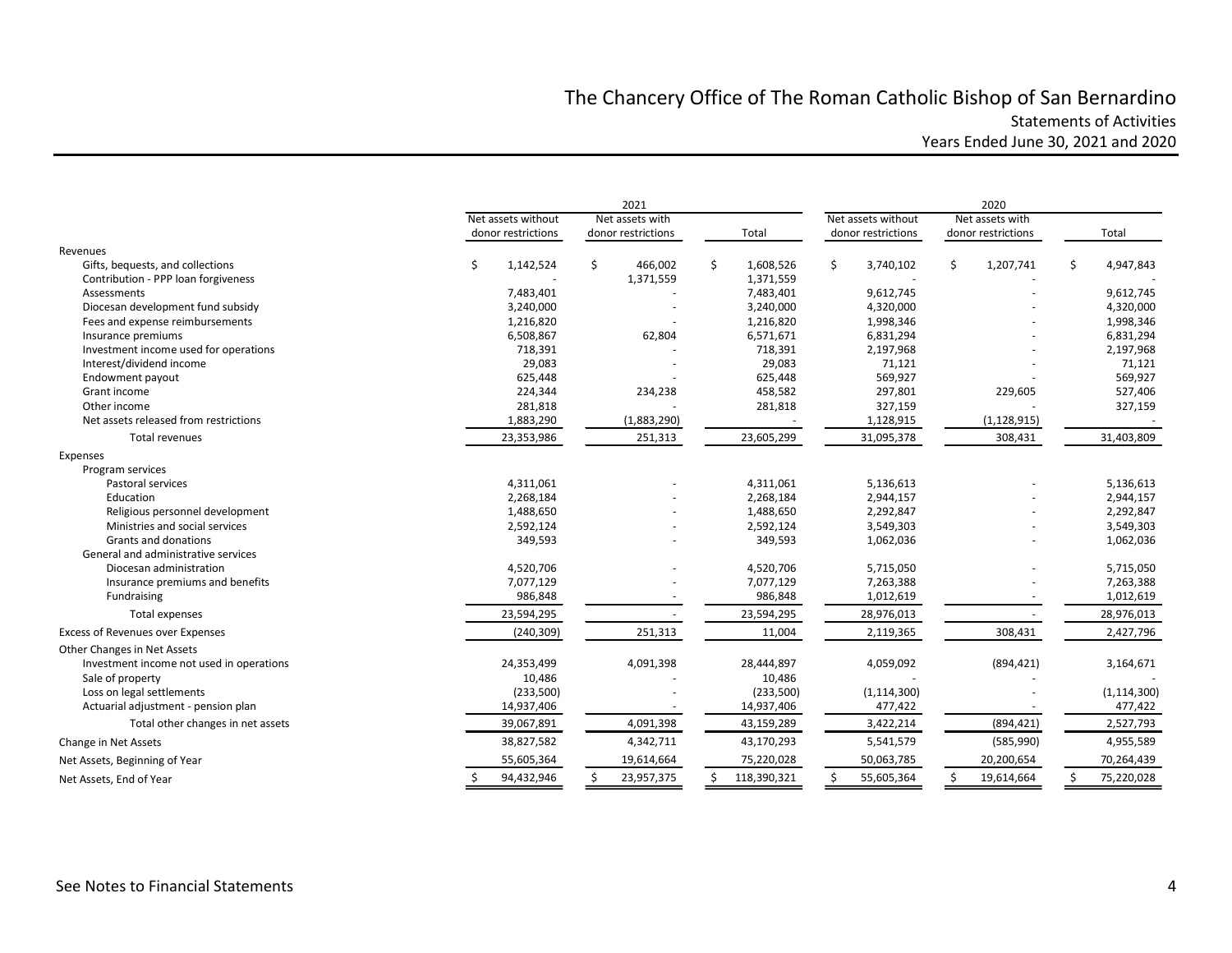| Years Ended June 30, 2021 and 2020 |
|------------------------------------|
|------------------------------------|

|                                                               | 2021              | 2020            |
|---------------------------------------------------------------|-------------------|-----------------|
| <b>Operating Activities</b>                                   |                   |                 |
| Change in net assets                                          | 43,170,293<br>\$. | \$<br>4,955,589 |
| Adjustments to reconcile change in net assets                 |                   |                 |
| to net cash flows from operating activities                   |                   |                 |
| Depreciation expense                                          | 776,006           | 820,969         |
| Unrealized gains on investments                               | (27, 299, 198)    | (5,817,871)     |
| Realized gains on investments                                 | (1,779,331)       | (655,097)       |
| Contributions restricted for long-term purposes               | (238, 975)        | (381, 238)      |
| Change in assets and liabilities                              |                   |                 |
| Accounts receivable                                           | 1,946,292         | (2,611,346)     |
| Deposits and prepaid expenses                                 | 71,030            | 80,391          |
| Accounts payable and accrued expenses                         | (3,082,642)       | 3,907,051       |
| Funds held for others                                         | 8,753,908         | 1,439,206       |
| Refundable advance - PPP loan                                 | (1,356,301)       | 1,356,301       |
| Deferred revenue                                              |                   | (69, 476)       |
| Pensions                                                      | (14,937,406)      | (477, 422)      |
| Net Cash from Operating Activities                            | 6,023,676         | 2,547,057       |
| <b>Investing Activities</b>                                   |                   |                 |
| Purchase of land, property, and equipment                     | (117, 158)        | (2,714,950)     |
| Disposal of property                                          | 326,000           |                 |
| Disbursement of notes receivable                              |                   | (12, 310)       |
| Collections on notes receivable                               | 187,539           | 332,776         |
| Changes in investments and funds on deposit                   | (7,054,798)       | 3,700,404       |
| Net Cash from Investing Activities                            | (6,658,417)       | 1,305,920       |
| <b>Financing Activities</b>                                   |                   |                 |
| Collection of contributions restricted for long-term purposes | 238,975           | 381,238         |
| Payments on notes payable                                     | (934, 783)        | (1, 147, 288)   |
| Net Cash from Financing Activities                            | (695, 808)        | (766, 050)      |
|                                                               |                   |                 |
| Net Change in Cash and Cash Equivalents                       | (1,330,549)       | 3,086,927       |
| Cash and Cash Equivalents, Beginning of Year                  | 7,215,593         | 4,128,666       |
| Cash and Cash Equivalents, End of Year                        | 5,885,044<br>\$   | \$<br>7,215,593 |
| Supplemental Disclosure of Cash Flow Information              |                   |                 |
| Cash paid for interest                                        | \$.<br>163,829    | \$<br>199,966   |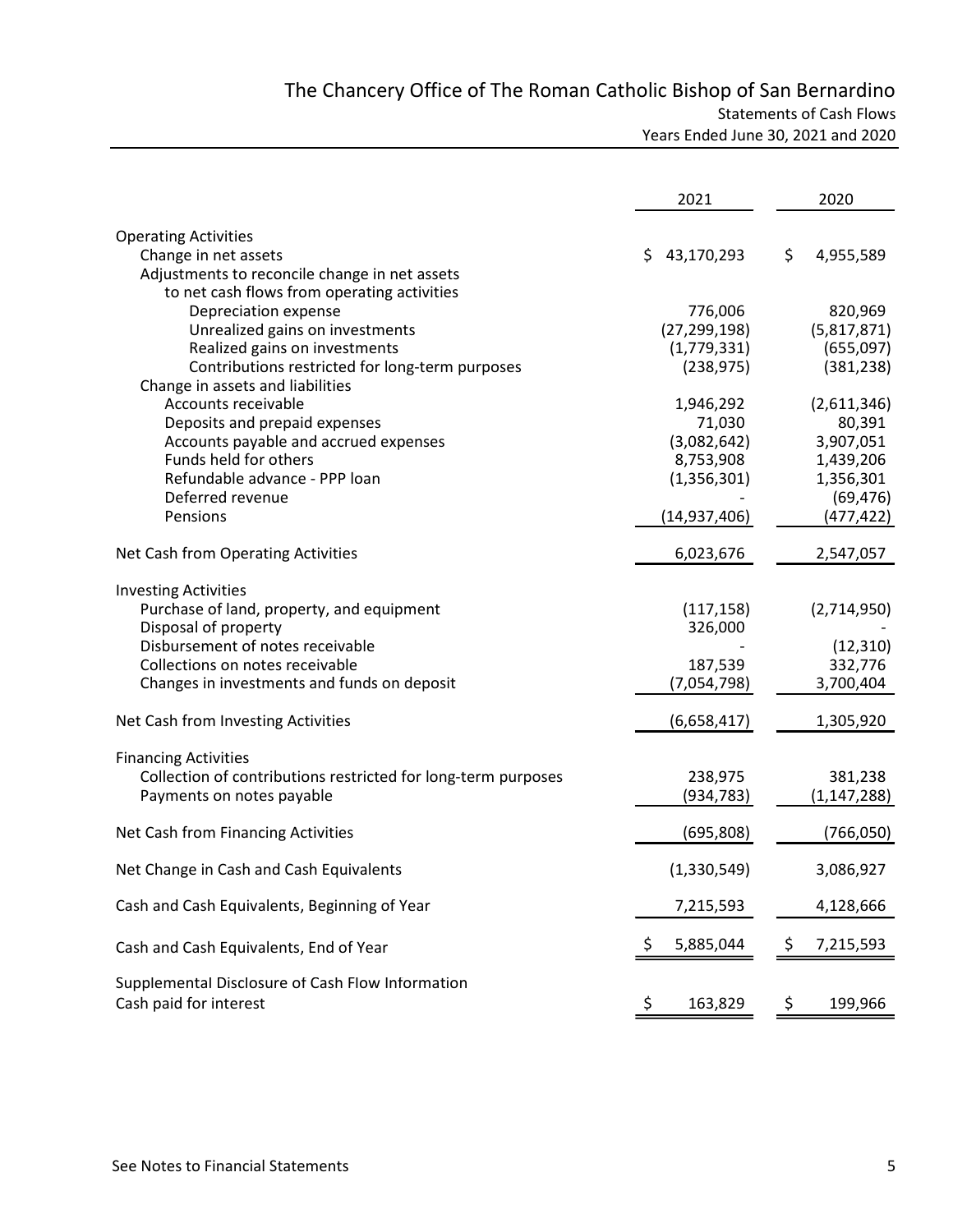### Note 1 - Nature of Organization and Summary of Significant Accounting Policies

### Organization

The Roman Catholic Bishop of San Bernardino, also known as the Diocese of San Bernardino (the Diocese), is a nonprofit corporation established under the laws of the State of California, and operates as a religious organization. The Diocese is exempt from Federal and State income tax under provisions of Section 501(c) of the Internal Revenue Code as a member of group exemption number 928 and Section 23701d of the California Revenue and Taxation Code as a religious organization. The primary purpose of the accounting and reporting of financial information is for resources received and applied rather than the determination of net income.

The Chancery Office of The Roman Catholic Bishop (RCB) of San Bernardino, a Corporation Sole, is supported primarily through assessments to parishes under the direction of the Bishop and contributions.

### Financial Statement Presentation

The financial statements have been prepared on the accrual basis of accounting in accordance with Accounting Principles and Reporting Practices for Churches and Church-Related Organizations, adopted by the National Conferences of Catholic Bishops, and in accordance with accounting principles generally accepted in the United States of America.

The accompanying financial statements include the assets, liabilities, and operations of departments for which the Chancery Office, also called the Diocesan Pastoral Center (DPC or Diocese) of The Roman Catholic Bishop of San Bernardino, maintains direct operational control. The financial statements do not include the assets, liabilities, and operations of the parishes or any other affiliated organization under the jurisdiction of the Bishop, except for transactions with the DPC as reflected in the records of the DPC.

### Net Asset Categories

The accompanying financial statements present information regarding the Diocese's financial position and results of activities according to the following net asset categories:

- Net assets without donor restrictions include all support that is not subject to donor-imposed restrictions. Property and equipment include all long-lived assets and renewal and replacement funds net of related liabilities.
- Net assets with donor restrictions include gifts and income subject to donor (or certain grantor) restrictions. Some donor-imposed (or grantor) restrictions are temporary in nature, such as those that will be met by the passage of time or other events specified by the donor. Other donor restrictions are perpetual in nature, where the donor stipulates that resources be maintained in perpetuity. The Diocese reports contributions restricted by donors as increases in net assets with donor restrictions if they are received with donor stipulations that limit the use of the donated assets. When a donor restriction expires, that is, when a stipulated time restriction ends, or purpose restriction is accomplished, net assets with donor restrictions are reclassified to net assets without donor restrictions and reported in the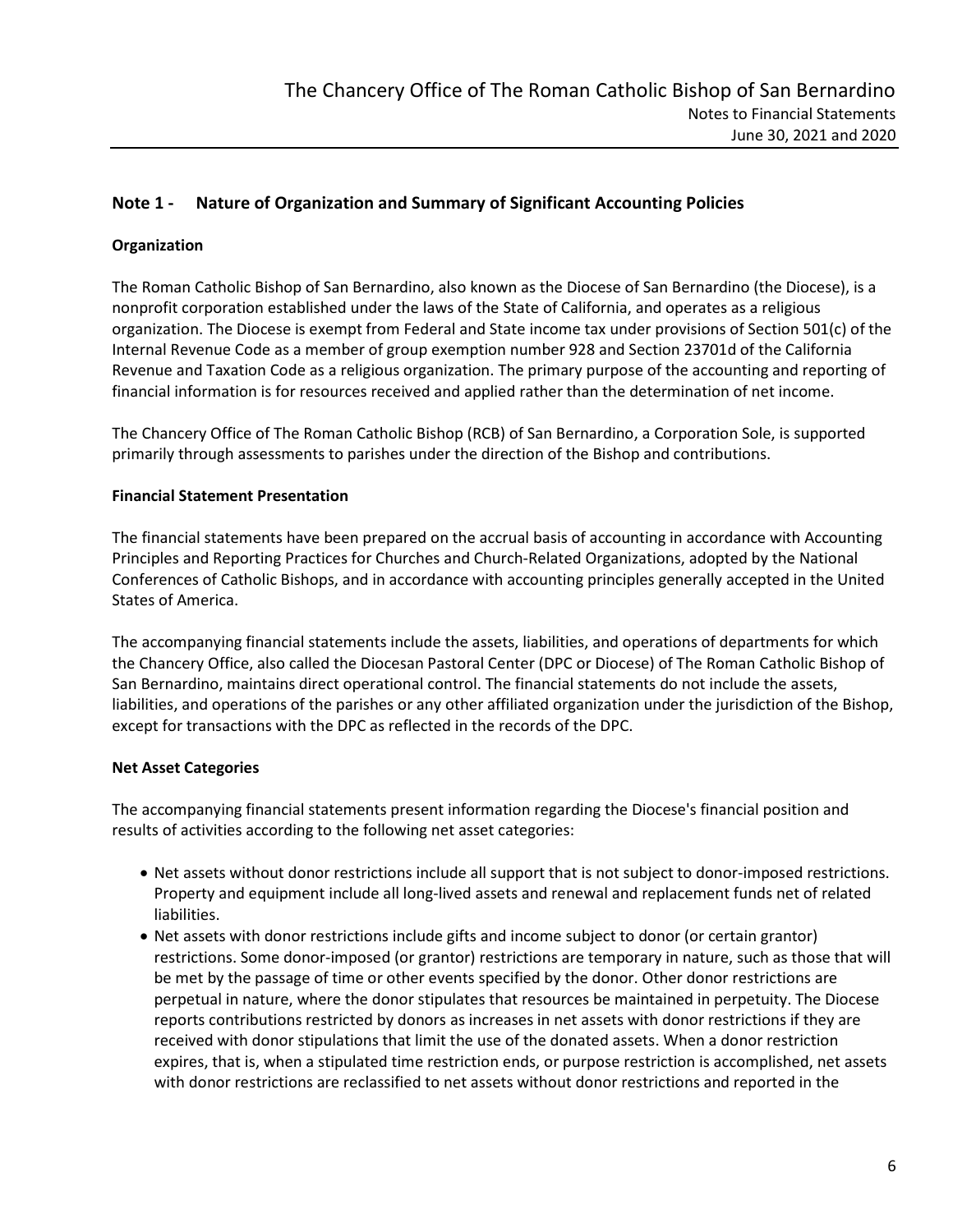statements of activities as net assets released from restrictions. It is also the Diocese's policy to release the restrictions on gifts of cash or other assets received for the acquisitions of long-lived assets when the long-lived assets are placed into service.

### Revenue Recognition

In May 2014, the FASB issued guidance (Accounting Standards Codification [ASC] 606, Revenue from Contracts with Customers) which provides a five-step analysis of contracts to determine when and how revenue is recognized and replaces most existing revenue recognition guidance in U.S. generally accepted accounting principles. The core principle of the new guidance is that an entity should recognize revenue to reflect the transfer of goods and services to customers in an amount equal to the consideration the entity receives or expects to receive. The Diocese adopted ASC 606 with a date of the initial application of July 1, 2020, using the full-retrospective method.

As part of the adoption of ASC 606, the Diocese elected to use the following transition practical expedients: (1) revenue from contracts which begin and end in the same fiscal year has not been restated; (2) hindsight was used when determining the transaction price for contracts that include variable consideration, rather than estimating variable consideration amounts in the comparative reporting period; (3) the amount of transaction price allocated to unsatisfied performance obligations and when those amounts are expected to be recognized, for the reporting periods prior to the date of initial application of the guidance, have not been disclosed; and (4) all contract modifications that occurred prior to the date of initial application when identifying the satisfied and unsatisfied performance obligations, determining the transaction price, and allocating the transaction price have been reflected in the aggregate.

Parish assessments are recognized and recorded as unrestricted revenues in the year the assessments are levied to the parishes. Other Diocesan revenue sources include insurance premiums and fees for other services, which are recognized and recorded as unrestricted revenues in the year in which performance obligations are satisfied, typically when the activity or services are rendered.

Contributions, including unconditional promises to give and the annual Diocesan Development Fund subsidy, are recognized as revenues in the period the contribution or unconditional promise is received. Contributions of assets other than cash are recorded at their estimated fair value at the time of the gift. Contributions are reported as net assets with donor restrictions if they are received with donor stipulations that limit the use of the donated assets. When a donor restriction expires, that is, when a stipulated time restriction ends or purpose restriction is accomplished, net assets with donor restrictions are released from restrictions. When a donor's restriction is met within the same year as the donation, the donation is reported as net assets without donor restrictions.

Revenues from grants and contracts are reported as increases in unrestricted net assets as allowable expenditures under such agreements are incurred.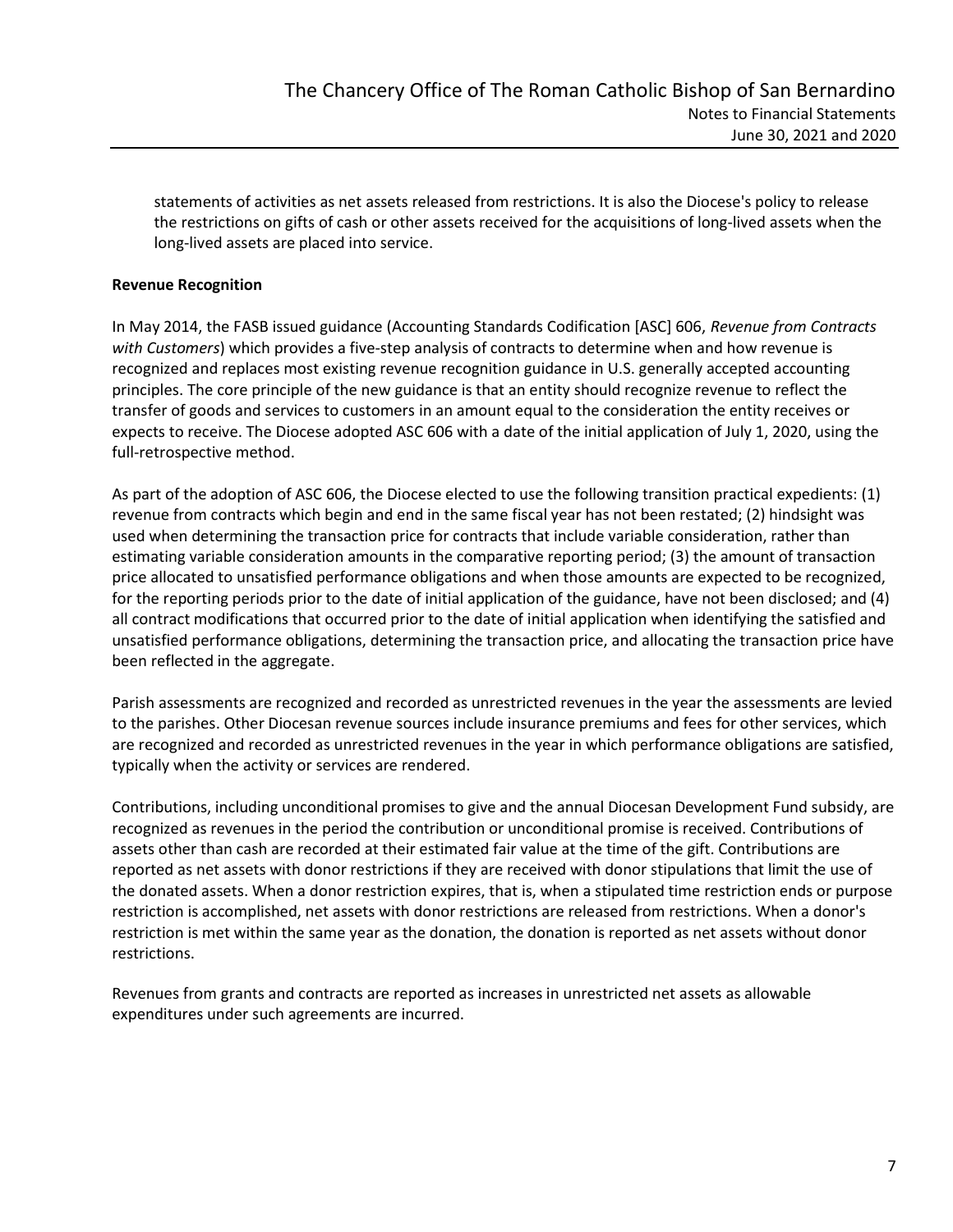The adoption of ASC 606 did not have a significant impact on the Diocese's statement of financial position, results of its activities, or cash flows. The Diocese's revenue arrangements generally consist of a single performance obligation to transfer services. There are no significant contract assets, accounts receivable, or contract liabilities associated with these revenue streams. Based on the Diocese's evaluation of its contracts with customers, the timing and amount of revenue recognized previously is consistent with how revenue is recognized under the new standard. No changes were required to previously reported revenues as a result of the adoption.

### Accounts Receivable

Accounts receivable represent amounts due from various parishes and other institutions within the Diocese for parish assessments, services fees, insurance, property taxes, and other fees, which are believed to be fully collectible unless an entity experiences a material adverse change in its ability to meet its financial obligations to the Diocese. An allowance for doubtful accounts, which as of June 30, 2021 and 2020, amounted to \$978,030 and \$1,041,537, respectively, has been calculated based on an aging of outstanding invoices.

### Investment Return

Investment income and realized and unrealized gains and losses are recorded and reported as increases or decreases to the appropriate net asset category.

### Expense Recognition

Expenses are generally reported as decreases in net assets without donor restrictions. The financial statements present expenses by functional classification in accordance with the overall mission of the Diocese.

### Allocation of Certain Expenses

The statement of activities presents expenses by functional classification. Depreciation and the cost of operation and maintenance of facilities are allocated to functional categories based on building square footage dedicated to that specific function.

### **Estimates**

The preparation of financial statements in conformity with accounting principles generally accepted in the United States of America requires management to make estimates and assumptions that affect certain reported amounts and disclosures. Accordingly, actual results could differ from those estimates, and those differences could be material.

### Cash and Cash Equivalents

For purposes of the statements of cash flows, the Diocese considers all highly liquid investments available for current use with an initial maturity of three months or less to be cash.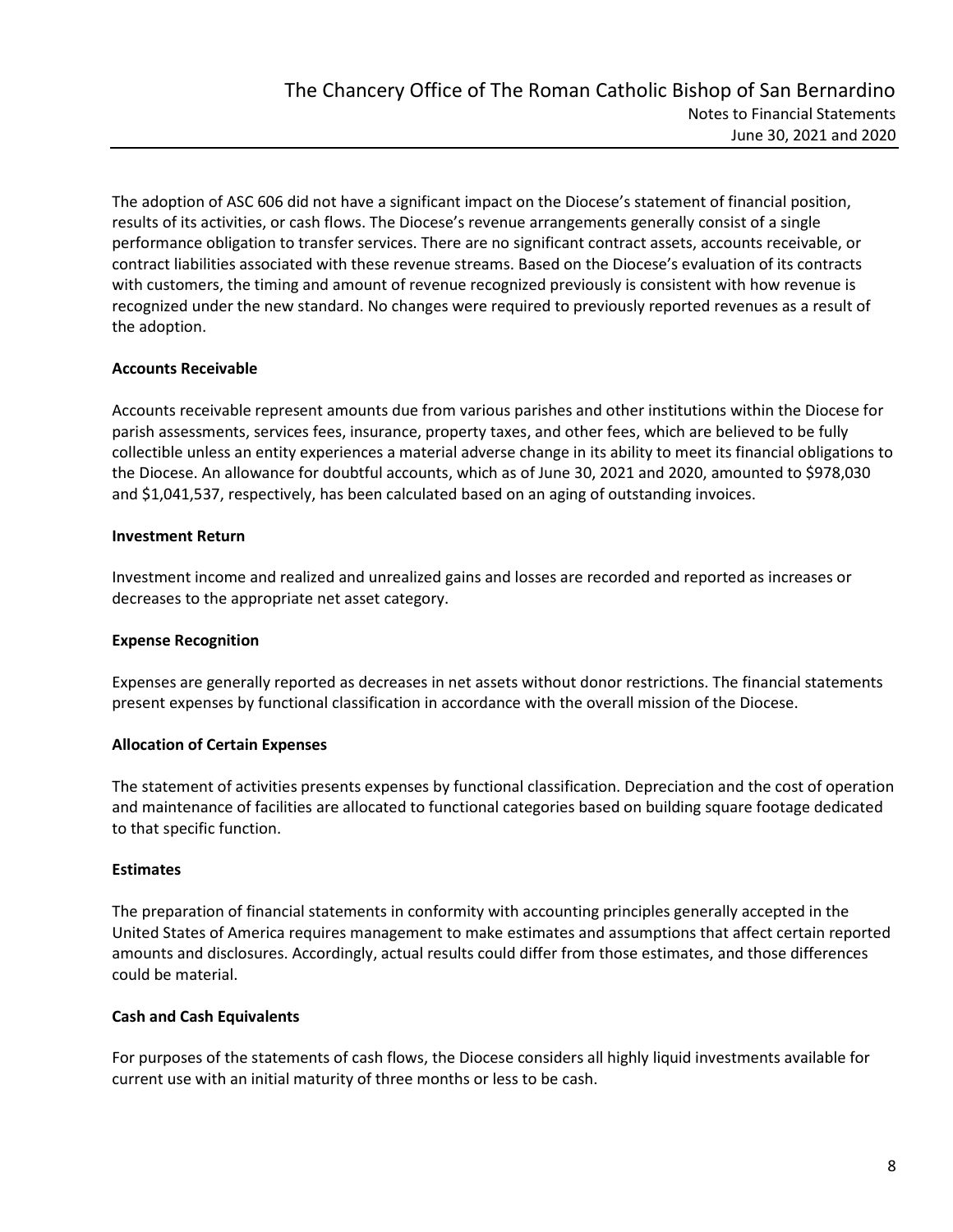### Concentration of Credit Risk

The Diocese maintains cash and investment balances at banks in excess of Federal Deposit of Insurance Corporation (FDIC) and Securities Investor Protection Corporation (SPIC) limits. Deposit concentration risk is managed by placing cash and investment balances with financial institutions believed by the Diocese to be creditworthy. Management believes credit risk is limited.

### **Investments**

Where permitted by gift agreement and/or applicable Diocesan policies, the Diocese pools investments for management purposes. The remainder of investments is managed as separate investments. Cash equivalents are resources invested in money market funds, including any such investments held by external investment managers. Marketable securities are reported at fair market value, except for real estate investments, trust deed loans, and other miscellaneous assets, which are stated at cost.

The cost of securities sold is determined by the average cost method and is used to compute realized gains and losses. Unrealized gains and losses reflect the changes in the market values of investments from the prior year. Investment income and gains and losses on investments are reported as increases or decreases in unrestricted net assets unless their use is restricted by explicit donor stipulation. The date of record for investments is the trade date.

Investments in marketable securities with readily determinable fair values and all investments in debt securities are valued at their fair values in the statement of financial position. Unrealized gains and losses are included in the change in net assets on the statement of activities. Realized gains and losses are also recorded on the statement of activities.

### Endowment Funds

The Diocese has interpreted the California Uniform Prudent Management of Institutional Funds Act (UPMIFA) as requiring the preservation of the fair value of the original gift as of the date of the donor-restricted endowment funds, unless there are explicit donor stipulations to the contrary. At June 30, 2021 and 2020, there were no such donor stipulations. As a result of this interpretation, the Diocese retains in perpetuity (a) the original value of initial and subsequent gift amounts donated to the Endowment and (b) any accumulations to the Endowment made in accordance with the direction of the applicable donor gift instrument at the time the accumulation is added. Donor-restricted amounts not retained in perpetuity are subject to appropriation for expenditure in a manner consistent with the standard of prudence prescribed by UPMIFA. The following factors are considered in making a determination to appropriate or accumulate donor-restricted endowment funds:

- 1. The duration and preservation of the fund
- The mission of the Diocese and the purpose of the donor-restricted endowment fund
- General economic conditions
- The possible effect of inflation and/or deflation
- 5. The expected total return from income and the appreciation of investments
- 6. Other resources of the Diocese
- 7. The investment policy of the Diocese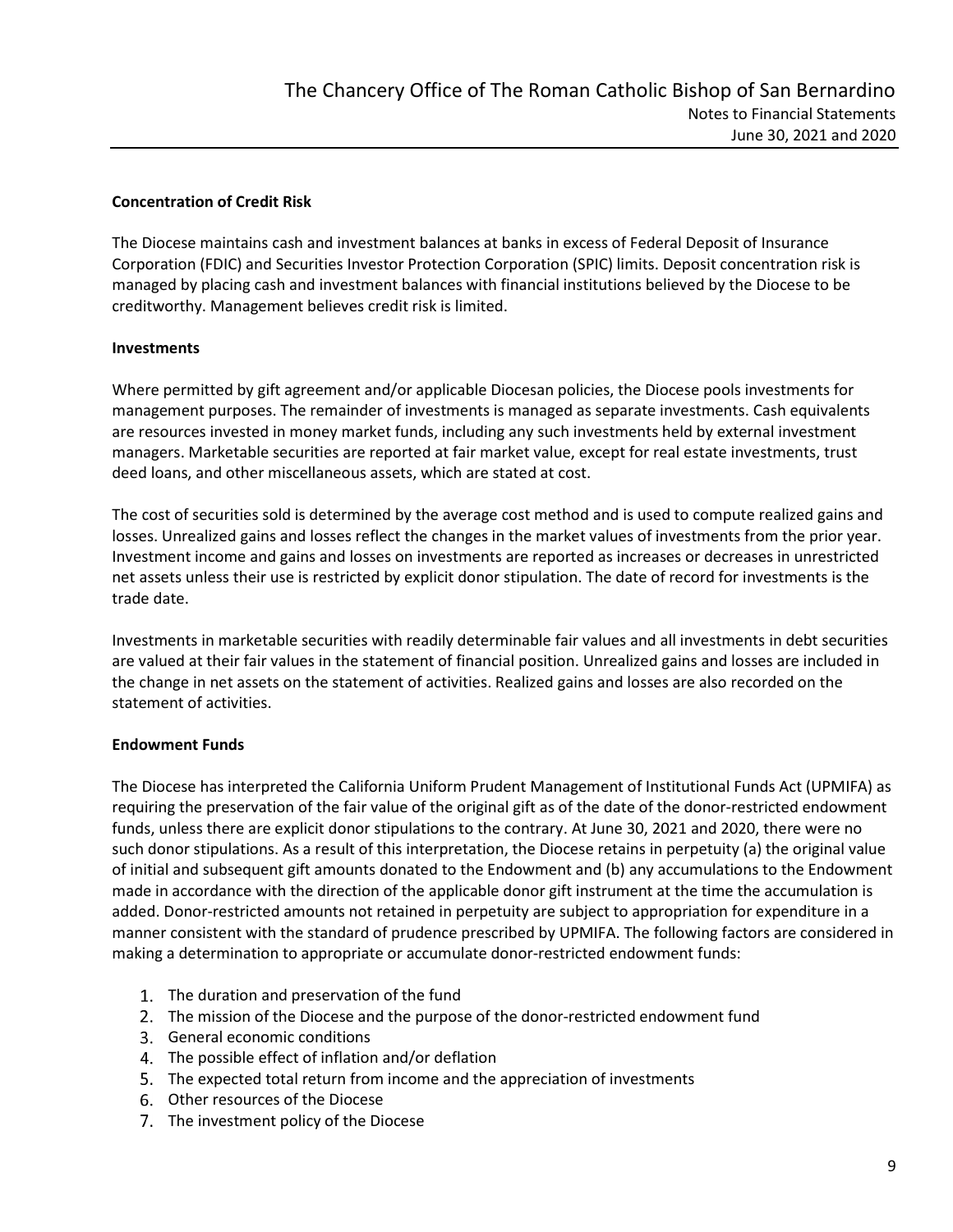### Management of Catholic Foundation Pooled Investment Funds

The investment objectives of the Catholic Foundation endowment funds is to grow the funds over the long run and have earnings through a combination of investment income and capital appreciation, a rate of return (time-weighted total return) in excess of the benchmarks established for the medium (three years) and long-term (five years).

The endowment fund has a spending policy of appropriating 4.25% of the average of the three previous years ending fair market value.

### Fair Value Measurement of Investment Assets

Certain assets are reported at fair value in the consolidated financial statements. Fair value is the price that would be received to sell an asset in an orderly transaction in the principal, or most advantageous, market at the measurement date under current market conditions regardless of whether that price is directly observable or estimated using another valuation technique. Inputs used to determine fair value refer broadly to the assumptions that market participants would use in pricing the asset, including assumptions about risk. Inputs may be observable or unobservable. Observable inputs are inputs that reflect the assumptions market participants would use in pricing the asset based on market data obtained from sources independent of the reporting entity. Unobservable inputs are inputs that reflect the Diocese's own assumptions about the assumptions market participants would use in pricing the asset or liability based on the best information available. A three-tier hierarchy categorizes the inputs as follows:

Level 1 - Quoted prices (unadjusted) in active markets for identical assets or liabilities that can be accessed at the measurement date.

Level 2 - Inputs other than quoted prices included within Level 1 that are observable for the asset or liability, either directly or indirectly. These include quoted prices for similar assets or liabilities in active markets, quoted prices for identical or similar assets or liabilities in markets that are not active, inputs other than quoted prices that are observable for the asset or liability, and market-corroborated inputs.

Level 3 - Unobservable inputs for the asset or liability. In these situations, inputs are developed using the best information available in the circumstances.

In some cases, the inputs used to measure the fair value of an asset might be categorized within different levels of the fair value hierarchy. In those cases, the fair value measurement is categorized in its entirety in the same level of the fair value hierarchy as the lowest level input that is significant to the entire measurement. Assessing the significance of a particular input to entire measurement requires judgment, taking into account factors specific to the asset. The categorization of an asset within the hierarchy is based upon the pricing transparency of the asset and does not necessarily correspond to the Diocese's assessment of the quality, risk, or liquidity profile of the asset or liability.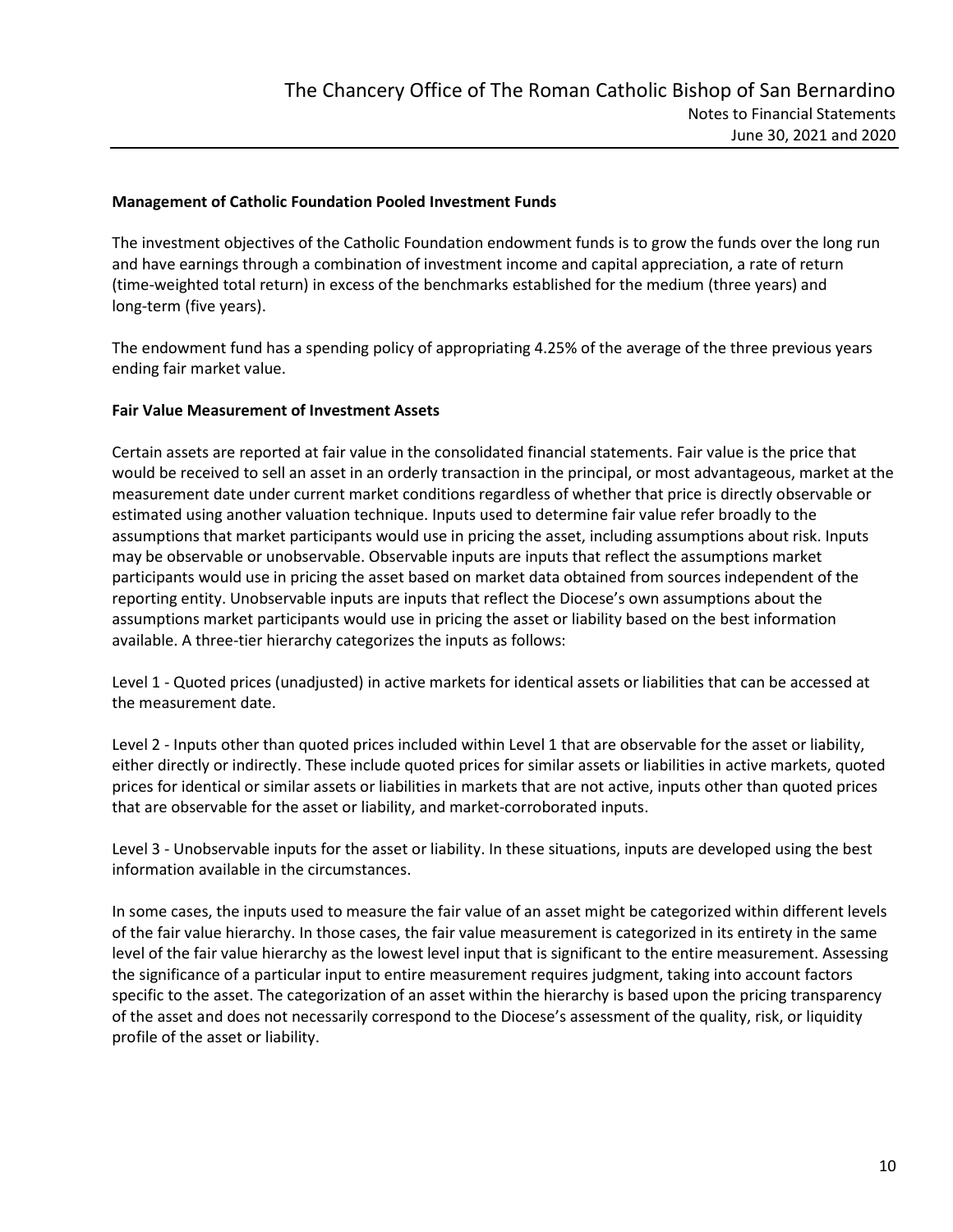### Property and Equipment

Property and equipment are recorded at cost for purchased assets and appraised fair value for contributed assets. The assets are depreciated over their useful lives. The Diocese capitalizes land at the purchase cost or donated fair value, buildings at the purchase cost or construction cost. Capitalization for other assets includes equipment with an initial value in excess of \$5,000 and building, leasehold or land improvements with an initial value in excess of \$50,000; anything less is expensed in the current period. The straight-line method of depreciation is used for all depreciable assets. The estimated useful lives range from seven years to thirty years.

The Diocese reviews the carrying value of property and equipment for impairment whenever events and circumstances indicate that the carrying value of an asset may not be recoverable from the estimated future cash flows expected to result from its use and eventual disposition. In cases where undiscounted expected future cash flows are less than the carrying value, an impairment loss is recognized equal to an amount by which the carrying value exceeds the fair value of assets. The factors considered by management in performing this assessment include current operating results, trends and prospects, the way the property is used, and the effects of obsolescence, demand, competition, and other economic factors. Based on this assessment, there was no impairment at June 30, 2021 and 2020.

### Related Parties

Substantial portions of the Diocesan transactions are with affiliated parishes and other religious organizations.

### New Accounting Pronouncements

In February 2016, FASB issued ASU 2016-02, Leases (ASU 2016-02). ASU 2016-02 requires a lessee to recognize a lease asset representing its right to use the underlying asset for the lease term, and a lease liability for the payments to be made to lessor, on its statement of financial position for all operating leases greater than 12 months. ASU 2016-02 will be effective for fiscal years beginning after December 15, 2021, and interim periods within fiscal years beginning after December 15, 2022. Although the full impact of this update on the Diocese's financial statements has not yet been determined, the future adoption of this guidance will require the Diocese to record assets and liabilities on its statement of financial position relating to facility and other leases currently being accounted for as operating leases.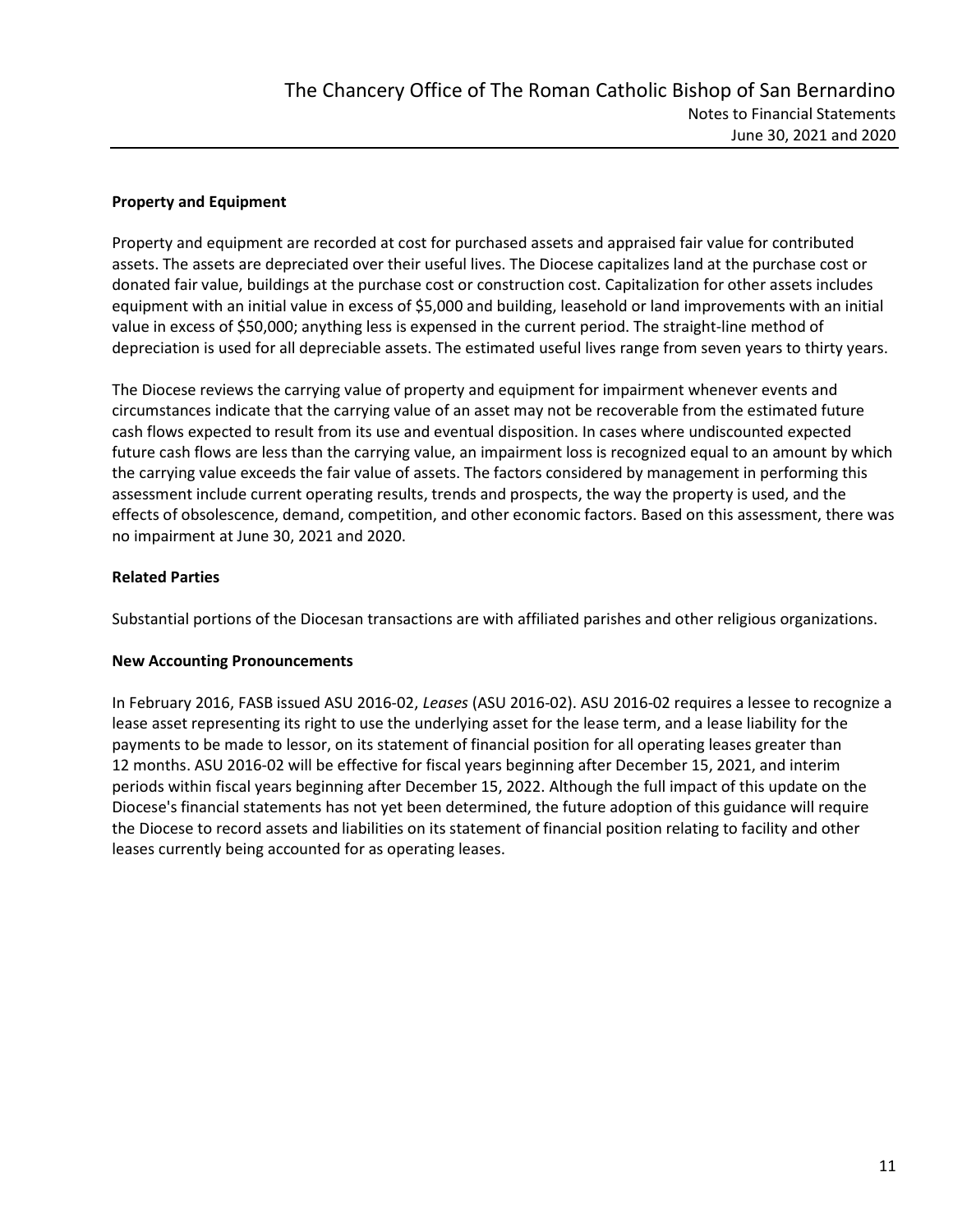### Note 2 - Liquidity and Availability

Financial assets available for general expenditure, that is, without donor or other restrictions limiting their use, within one year of the statement of financial position sheet date, comprise the following:

|                           | 2021       | 2020       |
|---------------------------|------------|------------|
| Cash and cash equivalents | 1,375,952  | 3,645,032  |
| Investments               | 47,919,733 | 20,926,053 |
| Accounts receivable, net  | 1,264,504  | 1,808,220  |
| Notes receivable          | 150,708    | 139,494    |
|                           | 50,710,897 | 26,518,799 |

The Diocese uses these sources to meet its ongoing obligations with respect to general expenditures, liabilities and other obligations as they become due. Cash in excess of daily requirements is invested in various short-term investments with maturities designed to meet obligations as they come due.

### Note 3 - Investments

The following schedule summarizes the Diocese's investment returns for the year ended June 30, 2021 and 2020:

|                                                                                      | 2021                                 | 2020                            |
|--------------------------------------------------------------------------------------|--------------------------------------|---------------------------------|
| Interest and dividends<br>Unrealized gain for the year<br>Realized gain for the year | 1,111,902<br>27,299,198<br>1,779,331 | 991,083<br>5,817,871<br>655,097 |
|                                                                                      | 30,190,431                           | 7,464,051                       |
| Investment expense<br>Spending policy payout                                         | (284, 188)<br>(713, 872)             | (258, 307)<br>(1,771,984)       |
| Net investment returns                                                               | 29,192,371                           | 5,433,760                       |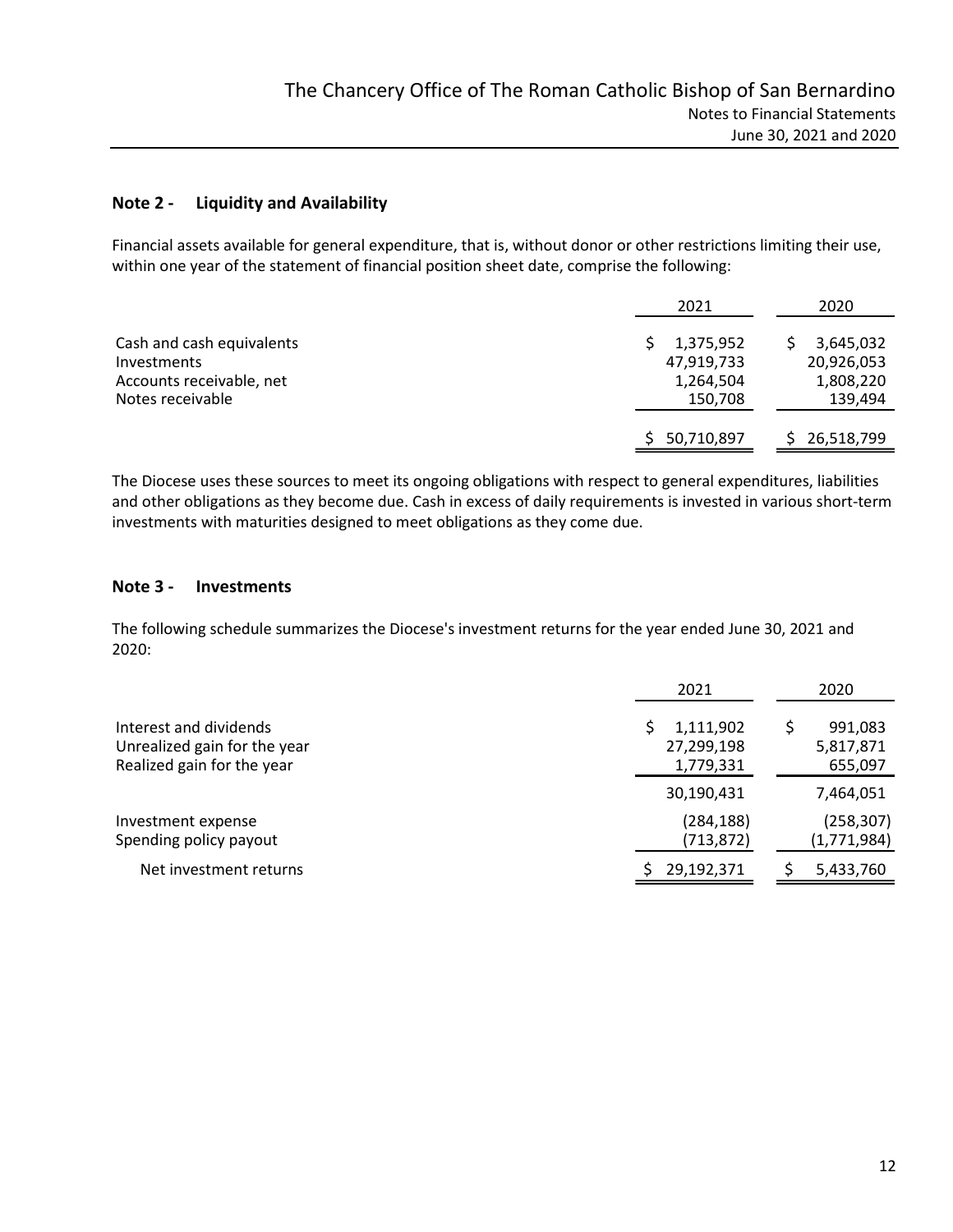|                                        |                  | June 30, 2021        |                                         |  |  |  |  |
|----------------------------------------|------------------|----------------------|-----------------------------------------|--|--|--|--|
|                                        | Adjusted<br>Cost | Fair Market<br>Value | Unrealized<br>Gain (Loss)<br>Cumulative |  |  |  |  |
| Cash and cash equivalents              | 1,822,766<br>Ś.  | 1,822,766<br>Ś.      | \$                                      |  |  |  |  |
| Mutual funds                           | 64,408,180       | 119,015,174          | 54,606,994                              |  |  |  |  |
| U.S. Government and agency instruments | 2,949,933        | 2,898,103            | (51, 830)                               |  |  |  |  |
| Corporate bonds                        | 3,907,847        | 4,210,620            | 302,773                                 |  |  |  |  |
| Limited partnerships                   | 1,459,615        | 1,781,453            | 321,838                                 |  |  |  |  |
|                                        | 74,548,341       | \$129,728,116        | 55,179,775                              |  |  |  |  |
|                                        |                  | June 30, 2020        |                                         |  |  |  |  |
|                                        | Adjusted<br>Cost | Fair Market<br>Value | Unrealized<br>Gain (Loss)<br>Cumulative |  |  |  |  |
| Cash and cash equivalents              | 1,005,623        | Ś.<br>1,005,623      | Ś                                       |  |  |  |  |
| Mutual funds                           | 60,560,212       | 83,297,865           | 22,737,653                              |  |  |  |  |
| U.S. Government and agency instruments | 2,536,197        | 2,547,278            | 11,081                                  |  |  |  |  |
| Corporate bonds                        | 4,641,135        | 5,054,172            | 413,037                                 |  |  |  |  |
| Limited partnerships                   | 1,431,679        | 1,689,851            | 258,172                                 |  |  |  |  |
|                                        | 70,174,846       | 93,594,789           | 23,419,943                              |  |  |  |  |

The following table summarizes the Diocese's investments at June 30, 2021 and 2020: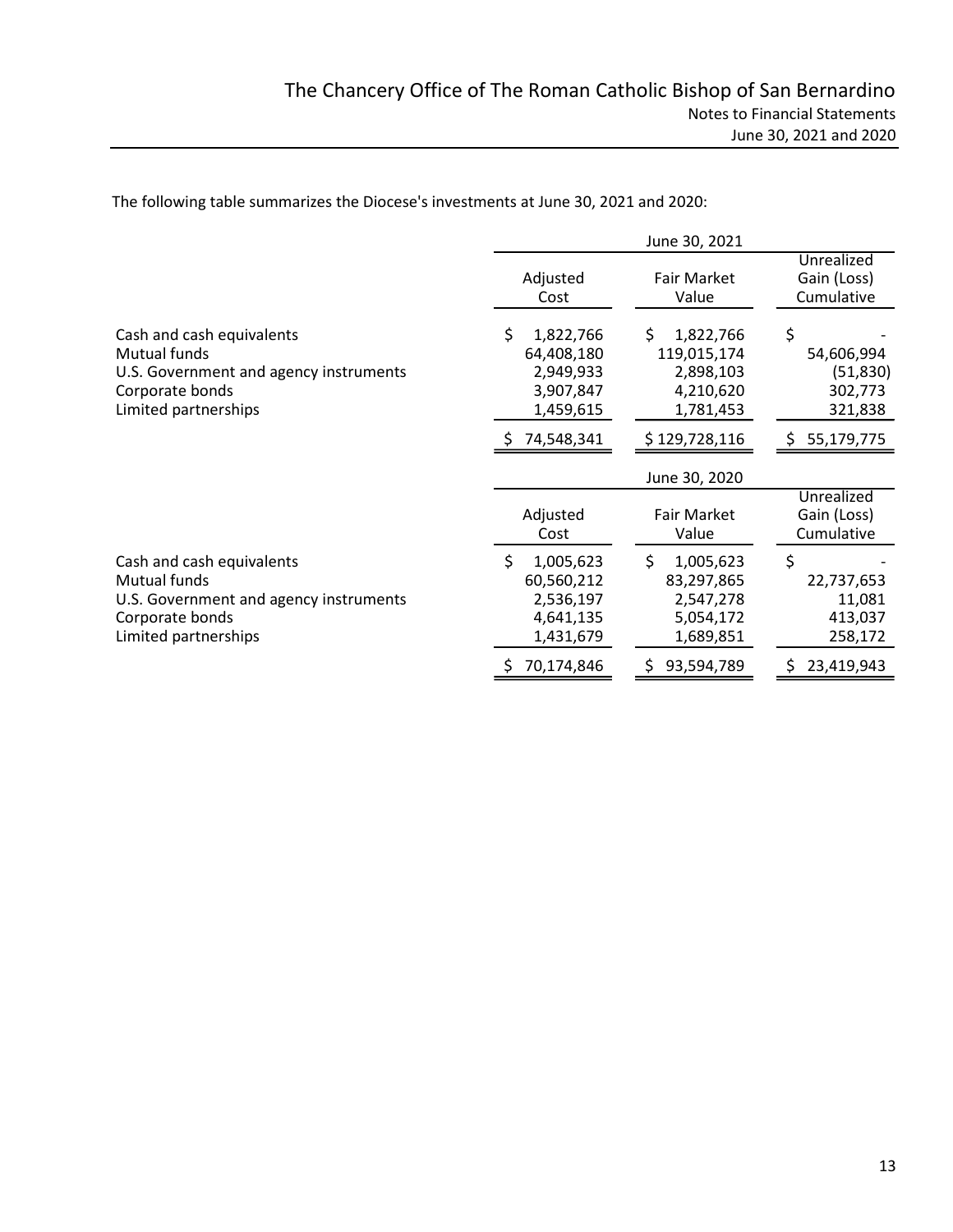### Note 4 - Fair Value Measurement of Financial Instruments

The fair value measurements and level within the fair value hierarchy of those measurements for the assets reported at fair value on a recurring basis at June 30, 2021 and 2020 are as follows:

|                                     |                  |                      | June 30, 2021 |                 |
|-------------------------------------|------------------|----------------------|---------------|-----------------|
|                                     | Level 1          | Level 2              | Level 3       | Total           |
| Cash and cash equivalents           | 1,822,766        | \$                   | \$            | 1,822,766       |
| Mutual funds<br>U.S. Government and | 119,015,174      |                      |               | 119,015,174     |
| agency instruments                  | 2,898,103        |                      |               | 2,898,103       |
| Corporate bonds                     | 4,210,620        |                      |               | 4,210,620       |
| Limited partnerships                |                  | 1,781,453            |               | 1,781,453       |
|                                     | \$127,946,663    | 1,781,453<br>S.      |               | \$129,728,116   |
|                                     |                  |                      | June 30, 2020 |                 |
|                                     | Level 1          | Level $\overline{2}$ | Level 3       | Total           |
| Cash and cash equivalents           | 1,005,623        | \$                   |               | 1,005,623       |
| Mutual funds<br>U.S. Government and | 83,297,865       |                      |               | 83,297,865      |
| agency instruments                  | 2,547,278        |                      |               | 2,547,278       |
| Corporate bonds                     | 5,054,172        |                      |               | 5,054,172       |
| Limited partnerships                |                  | 1,689,851            |               | 1,689,851       |
|                                     | 91,904,938<br>\$ | 1,689,851            | \$            | 93,594,789<br>S |

### Note 5 - Accounts and Notes Receivable

Accounts receivable (net of allowance for doubtful accounts) at June 30, 2021 and 2020 are as follows:

|                                                                                             | 2021                             | 2020                                         |  |
|---------------------------------------------------------------------------------------------|----------------------------------|----------------------------------------------|--|
| General receivables<br>Payroll receivables<br>Receivables from schools<br>Other receivables | 2,734,025<br>1,573,887<br>79,592 | 3,320,186<br>1,886,440<br>9,716<br>1,180,961 |  |
| Total gross receivables                                                                     | 4,387,504                        | 6,397,303                                    |  |
| Less allowance for doubtful accounts                                                        | (978,030)                        | (1,041,537)                                  |  |
| Total accounts receivable, net                                                              | 3,409,474                        | 5,355,766                                    |  |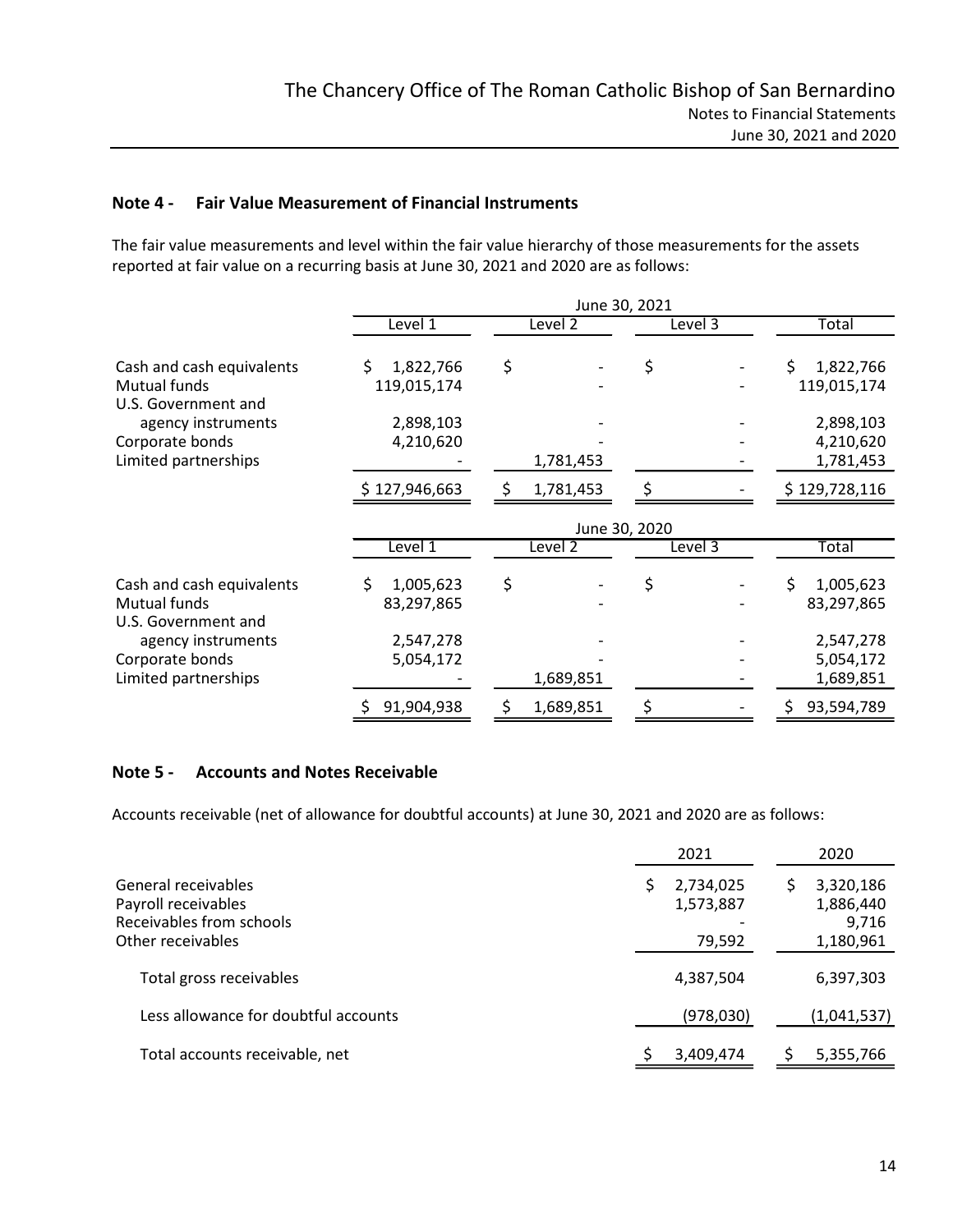Notes receivable at June 30, 2021 and 2020 are as follows:

|                                                   | 2021 |           | 2020 |           |  |  |
|---------------------------------------------------|------|-----------|------|-----------|--|--|
| Clergy receivable                                 |      | 19.053    |      | 33,871    |  |  |
| Seminarian education notes receivable             |      | 293,807   |      | 308,013   |  |  |
| Note receivable secured by trust deed             |      | 140,000   |      | 180,000   |  |  |
| Note receivable from Land Development Corporation |      | 3,809,598 |      | 3,928,113 |  |  |
| Total notes receivable                            |      | 4,262,458 |      | 4,449,997 |  |  |

The Diocese has three notes receivable with the Land Development Corporation, a legally separate but affiliated organization. The outstanding balance owed to the Diocese as of June 30, 2021 and 2020 was \$3,809,598 and \$3,928,113, respectively. During the 2017-18 fiscal year, the Land Development Corporation renegotiated the terms on one of the notes with the Diocese and is making payments according to the terms of the notes.

### Note 6 - Deposits and Prepaid Expenses

Deposits and prepaid expenses as of June 30, 2021 and 2020 were comprised of the following:

|                                     | 2021 |         | 2020 |         |  |
|-------------------------------------|------|---------|------|---------|--|
| Prepaid expenses - operating funds  |      | 170,671 |      | 233,152 |  |
| Prepaid expenses - insurance funds  |      | 35,105  |      | 38,080  |  |
| Prepaid expenses - other            |      | 436     |      | 1,036   |  |
| Deposit - insurance programs        |      | 196.931 |      | 201,905 |  |
| Total deposits and prepaid expenses |      | 403.143 |      | 474,173 |  |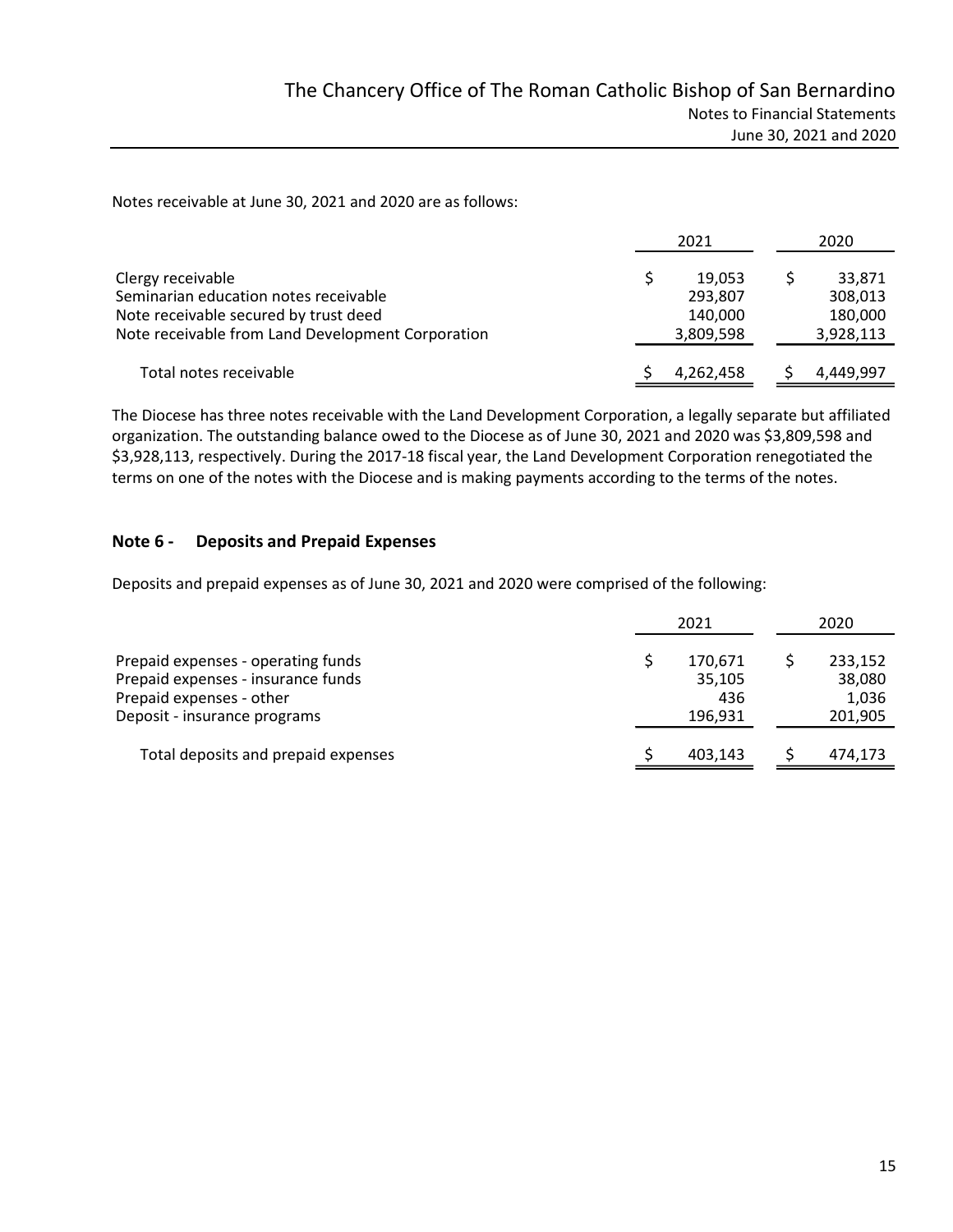### Note 7 - Land, Property, and Equipment

The composition of plant assets at June 30, 2021 and 2020 is as follows:

|                                          | 2021           | 2020         |
|------------------------------------------|----------------|--------------|
| Land                                     | 6,893,606      | 6,763,657    |
| <b>Building</b>                          | 16,924,115     | 17,277,859   |
| Equipment                                | 1,213,112      | 1,213,112    |
| <b>Furnishings</b>                       | 455,364        | 440,411      |
| Vehicles                                 | 192,432        | 192,432      |
| Leasehold improvements                   | 415,482        | 415,482      |
| Total land, property, and equipment      | 26,094,111     | 26,302,953   |
| Accumulated depreciation                 | (11, 293, 446) | (10,517,440) |
| Total land, property, and equipment, net | 14,800,665     | 15,785,513   |

Depreciation expense for the years ended June 30, 2021 and 2020 was \$776,006 and \$820,969, respectively.

Building assets with depreciated value of \$217,063 are pledged as collateral for the notes payable referenced in Note 8.

### Note 8 - Notes Payable

Notes payable at June 30, 2021 and 2020 are as follows:

| Citizens Business Bank note payable, interest rate of 3.50%,<br>due September 6, 2026<br>2,530,305<br>2.968.188<br>Citizens Business Bank line of credit, limit \$5,300,000, interest<br>rate of 4.50%<br>1,653,883<br>1,751,827<br>Note payable to Caritas Telecommunications, Inc., interest<br>rate of 3.50%<br>301,206<br>Note payable to Diocese of San Bernardino Cemetery Corporation,<br>interest rate of 3.50%<br>97,750<br>Note payable to Wilfrid Lemann, successor trustee for property<br>bequest, interest only payments at 6.00% annual interest<br>55,000<br>55,000<br>Total notes payable<br>5,173,971<br>4,239,188 | 2021 | 2020 |
|--------------------------------------------------------------------------------------------------------------------------------------------------------------------------------------------------------------------------------------------------------------------------------------------------------------------------------------------------------------------------------------------------------------------------------------------------------------------------------------------------------------------------------------------------------------------------------------------------------------------------------------|------|------|
|                                                                                                                                                                                                                                                                                                                                                                                                                                                                                                                                                                                                                                      |      |      |
|                                                                                                                                                                                                                                                                                                                                                                                                                                                                                                                                                                                                                                      |      |      |
|                                                                                                                                                                                                                                                                                                                                                                                                                                                                                                                                                                                                                                      |      |      |
|                                                                                                                                                                                                                                                                                                                                                                                                                                                                                                                                                                                                                                      |      |      |
|                                                                                                                                                                                                                                                                                                                                                                                                                                                                                                                                                                                                                                      |      |      |
|                                                                                                                                                                                                                                                                                                                                                                                                                                                                                                                                                                                                                                      |      |      |
|                                                                                                                                                                                                                                                                                                                                                                                                                                                                                                                                                                                                                                      |      |      |
|                                                                                                                                                                                                                                                                                                                                                                                                                                                                                                                                                                                                                                      |      |      |
|                                                                                                                                                                                                                                                                                                                                                                                                                                                                                                                                                                                                                                      |      |      |
|                                                                                                                                                                                                                                                                                                                                                                                                                                                                                                                                                                                                                                      |      |      |
|                                                                                                                                                                                                                                                                                                                                                                                                                                                                                                                                                                                                                                      |      |      |
|                                                                                                                                                                                                                                                                                                                                                                                                                                                                                                                                                                                                                                      |      |      |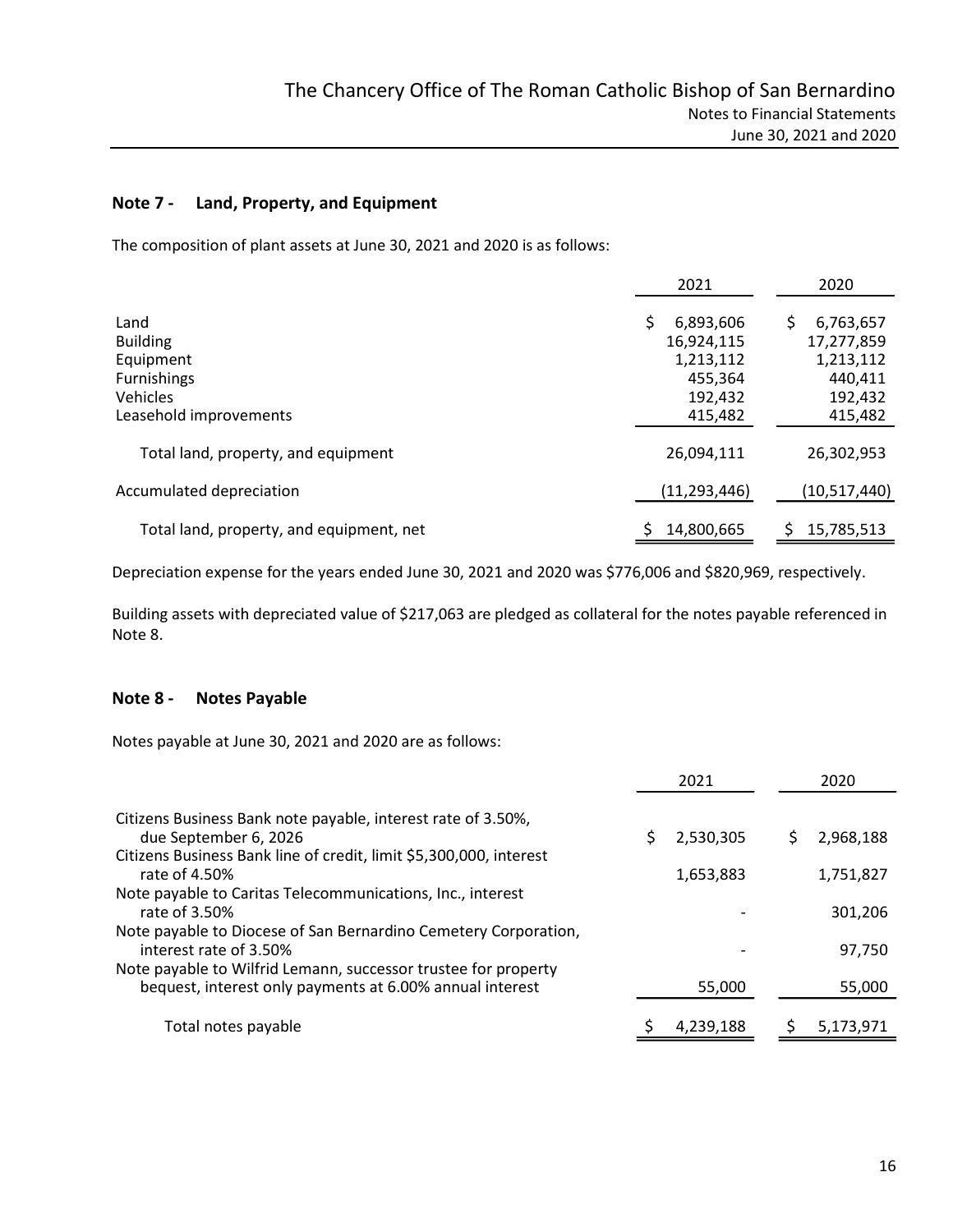The Diocese has notes payable due to legally separate but affiliated organizations. As of June 30, 2021, the outstanding balance owed to Caritas Telecommunications Corporation (Caritas) and to the Cemetery Corporation was paid in full. The Diocese makes monthly principal and interest payments on the note from the Cemetery Corporation and one of the notes from Caritas. The annual debt service on the remaining note from Caritas is forgiven on an annual basis upon approval from the Caritas Board of Directors.

Interest expense was \$163,829 and \$199,966 for the years ended June 30, 2021 and 2020, respectively.

### Note 9 - Paycheck Protection Program (PPP) Loan

The Diocese applied for and was granted an \$1,356,301 loan under the Paycheck Protection Program administered by a US Small Business Administration (SBA) approved lender. The loan was uncollateralized and fully guaranteed by the Federal government. The Diocese has elected to account for the funding as a conditional contribution by applying ASC 958-605, Not-for-Profit – Revenue Recognition. The Diocese initially recorded the loan as a refundable advance and subsequently recognized contribution revenue in accordance with guidance for conditional contributions, that is, once the measurable performance or other barrier and right of return of the PPP loan no longer existed. The Diocese has recognized full forgiveness of the loan in the amount of \$1,371,559 as contribution revenue for the year ended June 30, 2021. This amount includes \$15,258 in accrued interest.

### Note 10 - Funds Held in Trust for Others

Funds held in trust for others totaled \$36,786,819 and \$28,032,911 at June 30, 2021 and 2020, respectively. These amounts represent other parish and school funds held in trust by the Diocese.

### Note 11 - Pension Plans

### Pension Plans for Priests

The Diocese adopted a pension plan for priests in conjunction with the Diocese of San Diego. All priests under the authority of the Diocese shall be eligible to participate in the plan provided they make the required contributions. Priest contributions are \$33.33 per month, payable in semi-annual or annual payments.

Pension expense for the years ended June 30, 2021 and 2020, was \$726,832 and \$697,686, respectively, allocable to the Diocese of San Bernardino. These amounts include normal cost plus amortization of unfunded past service cost and reflect the required contribution for the plan year ended June 30, 2021. The plan uses a projected method that takes into account future service and, therefore, produces a measure of plan liabilities that exceed plan assets. This amount will be funded over the entire working lifetime of the current group of priests in the valuation.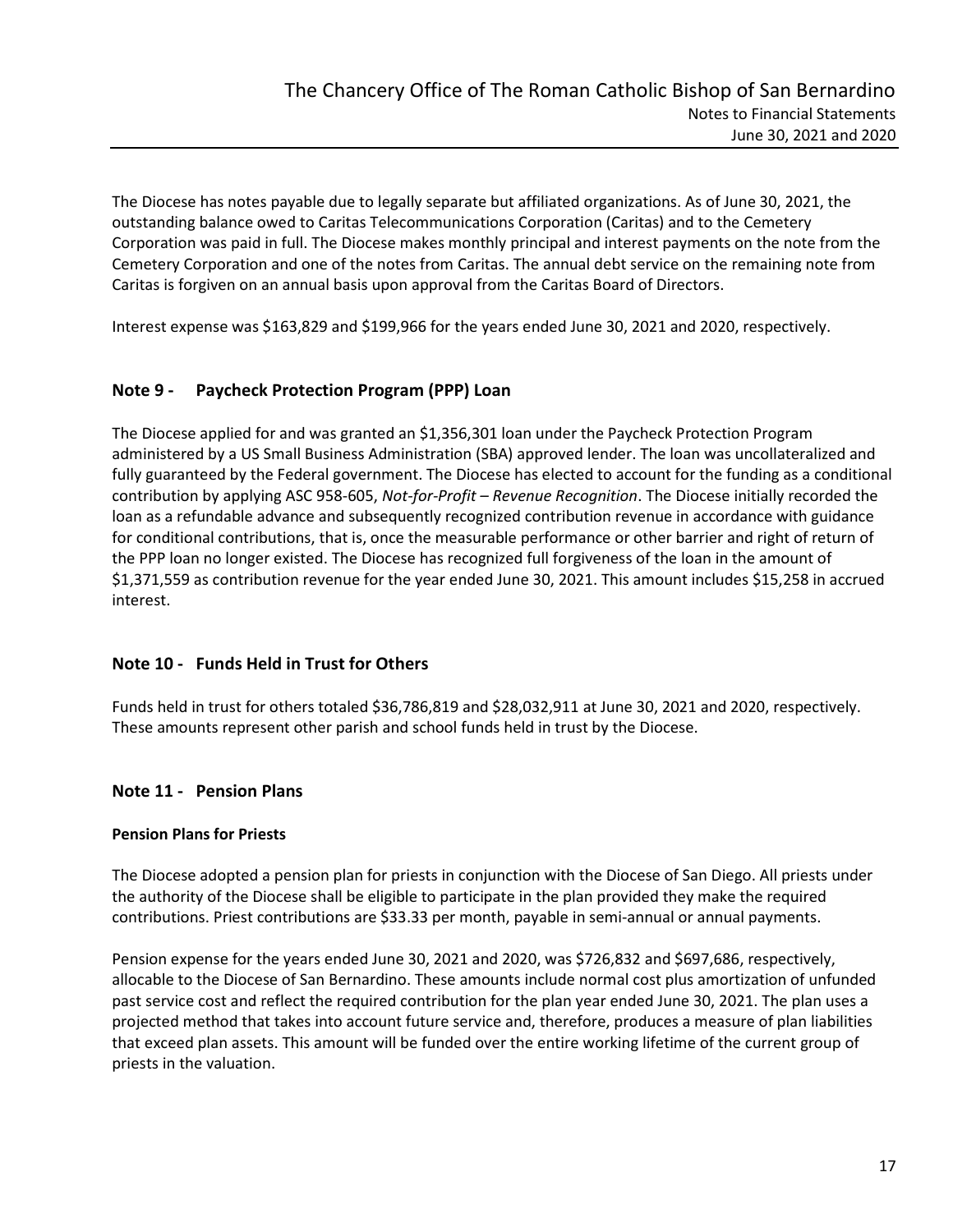The changes in the pension benefit obligation and fair value of plan assets for the years ended June 30, 2021 and 2020 are as follows:

|                                              | 2021             | 2020             |  |
|----------------------------------------------|------------------|------------------|--|
| Benefit obligations, beginning of year       | 13,712,653<br>S. | 14,770,309<br>S. |  |
| Service cost                                 | 110,643          | 127,854          |  |
| Expected employee contributions              | 25,550           | 18,849           |  |
| Interest cost                                | 720,862          | 771,644          |  |
| Actuarial gain                               | (44, 472)        | (145, 942)       |  |
| Change in assumptions                        | 1,003,552        | (622, 260)       |  |
| Benefit payments                             | (1, 148, 759)    | (1,207,801)      |  |
| Benefit obligations, end of year             | 14,380,029       | 13,712,653       |  |
| Fair value of plan assets, beginning of year | 9,838,536        | 10,969,173       |  |
| Actual return on plan assets                 | 2,627,668        | 148,079          |  |
| Adjustment for asset allocation method       |                  | (765, 932)       |  |
| Actual employee contributions                | 25,550           | 18,849           |  |
| Benefit payments                             | (1, 148, 759)    | (1, 207, 801)    |  |
| <b>Employer contribution</b>                 |                  | 676,168          |  |
| Fair value of plan assets, end of year       | 11,342,995       | 9,838,536        |  |
| Unfunded                                     | (3,037,034)      | (3,874,117)<br>S |  |
|                                              |                  |                  |  |

Net periodic pension costs for the years ended June 30, 2021 and 2020 was:

|                           | 2021    | 2020         |  |
|---------------------------|---------|--------------|--|
| Net periodic pension cost | 726,832 | 7,686<br>697 |  |

The following are weighted-average assumptions used to determine benefit obligations at June 30, 2021 and 2020:

| 2021<br>2020                                                                       |  |
|------------------------------------------------------------------------------------|--|
| 5.50%<br>5.50%<br>Discount rate<br>0.00%<br>Rate of compensation increase<br>0.00% |  |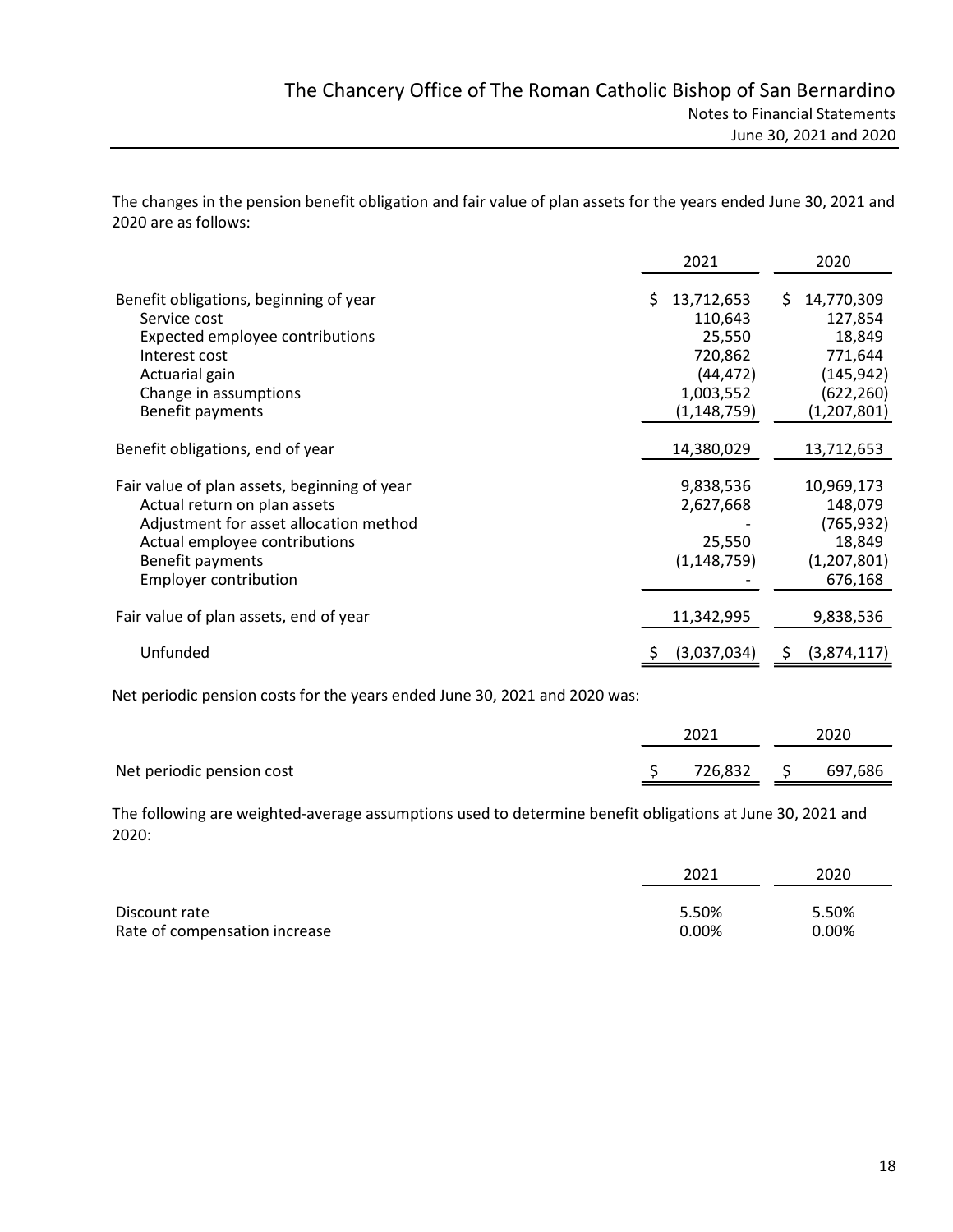The following are weighted-average assumptions used to determine net periodic pension cost for the years ended June 30, 2021 and 2020:

|                                                  | 2021  | 2020     |  |
|--------------------------------------------------|-------|----------|--|
| Discount rate                                    | 5.50% | 5.50%    |  |
| Rate of compensation increase                    | 0.00% | $0.00\%$ |  |
| Expected long-term rate of return on plan assets | 6.50% | 6.50%    |  |

The Diocese's expected long-term rate of return on plan assets assumption was derived from an analysis conducted by the Diocese's actuaries. The analysis included a review of the asset allocation strategy, anticipated future long-term performance of individual asset classes, and risks and correlations for each of the asset classes that comprise the asset allocation. While the analysis gives appropriate consideration to recent performance and historical returns, the assumption is primarily a long-term prospective rate.

The following table sets forth by level, within the fair value hierarchy, the pension plan's assets at fair value as of June 30, 2021 and 2020:

| June 30, 2021              | Total      | Level 1      | Level 2 | Level 3 |
|----------------------------|------------|--------------|---------|---------|
| Cash and cash equivalents  | 438,947    | 438,947      | \$.     |         |
| Equity securities          | 1,508,565  | 1,508,565    |         |         |
| Equity mutual funds        | 6,950,729  | 6,950,729    |         |         |
| Fixed income mutual funds  | 2,444,754  | 2,444,754    |         |         |
| Total assets at fair value | 11,342,995 | \$11,342,995 |         |         |
| June 30, 2020              |            |              |         |         |
| Cash and cash equivalents  | 499,527    | 499,527      | \$      |         |
| Equity securities          | 3,320,703  | 3,320,703    |         |         |
| Equity mutual funds        | 3,668,772  | 3,668,772    |         |         |
| Fixed income mutual funds  | 2,349,534  | 2,349,534    |         |         |
| Total assets at fair value | 9,838,536  | 9,838,536    |         |         |

The pension benefit plan assets are carried at fair value in accordance with the fair value hierarchy as discussed in Note 4.

In setting investment policies and strategies, the ability of the selected investment allocation to fund the pension plan liabilities effectively, meet the long-term return target, and align the selected allocation with the risk tolerance of the plan's fiduciaries was taken into account. The strategic allocation has reduced exposure to market risk and increased allocation to asset classes which are not highly correlated, as well as asset classes where management has historically generated excess returns, and places greater emphasis on manager skills to produce excess return while employing various risk mitigation strategies to reduce volatility.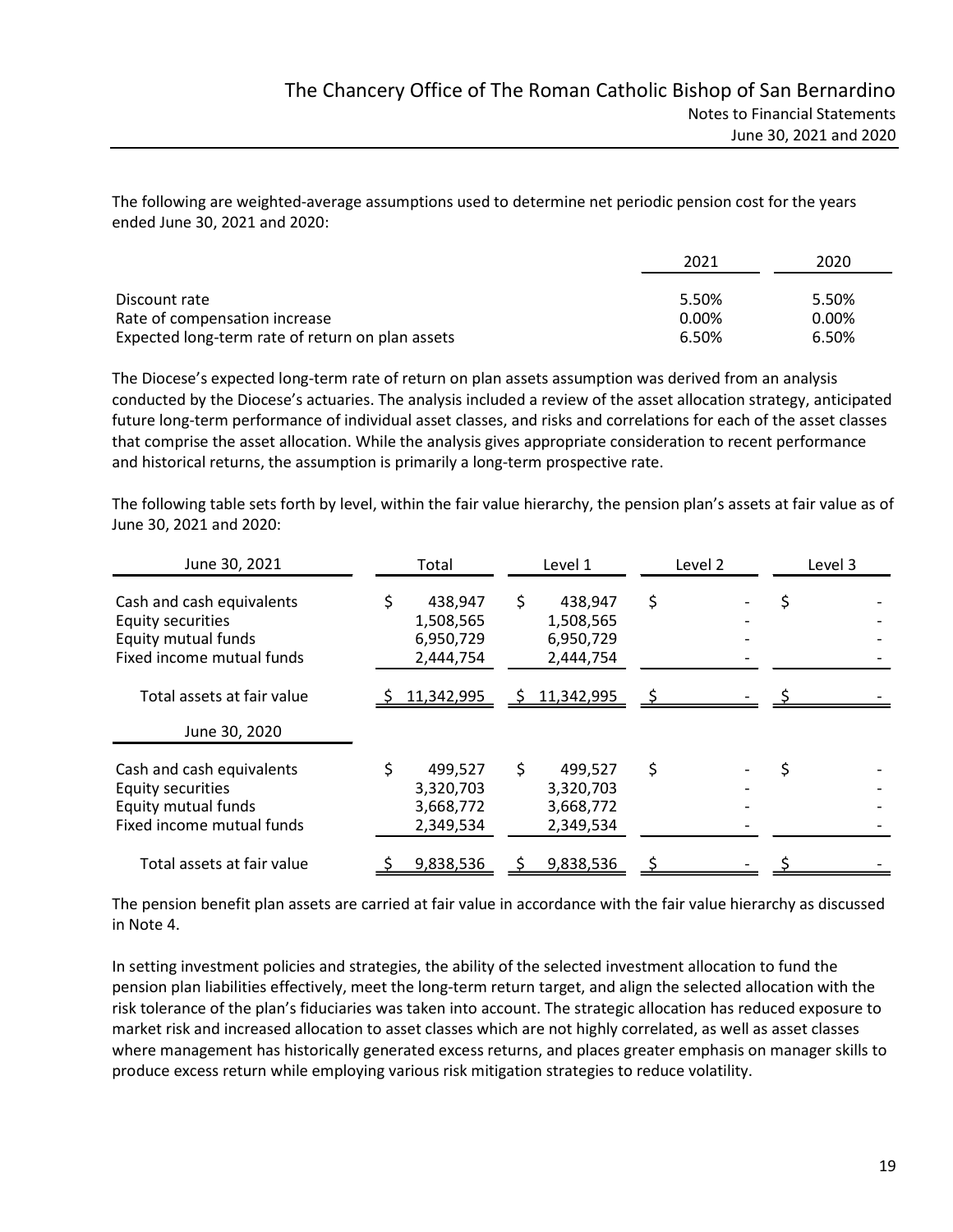The Diocese expects to contribute \$681,782 to the pension plan in the 2022 fiscal year.

The following estimated future benefit payments, which reflect expected future service, as appropriate, are expected to be paid in following five fiscal years:

| 2022 | 1,189,636 |
|------|-----------|
| 2023 | 1,138,462 |
| 2024 | 1,119,388 |
| 2025 | 1,085,924 |
| 2026 | 1,053,713 |

### Restated Pension Plan for Lay Employees

The Diocese of San Bernardino maintains a defined benefit plan for lay employees. The plan was amended and restated on September 1, 2009. All regular and full-time employees of the Diocese shall be eligible to participate in the plan provided they agree to make the required contributions under the plan. The plan is funded in part by employee contributions of two percent of gross wages. The Diocese contributes 7.5% of payroll.

Benefits under the plan are determined based on a formula which takes into account years of service and the monthly average of total compensation paid during the five (5) consecutive years of participation when compensation was the highest. Effective with the plan year September 1, 2011, the benefit formula has been changed to take into account years of service and the monthly average total compensation paid during the ten (10) consecutive years of participation when compensation was the highest. Normal retirement is the first day of the month upon attaining age 65. Each year, an actuarial valuation is performed to determine the benefit security of the participants and the sufficiency of the Diocesan contributions on an ongoing plan basis.

For the plan year ended August 31, 2021, there are 1,960 total lay plan participants; covered payroll for 782 active participants was \$28,448,448.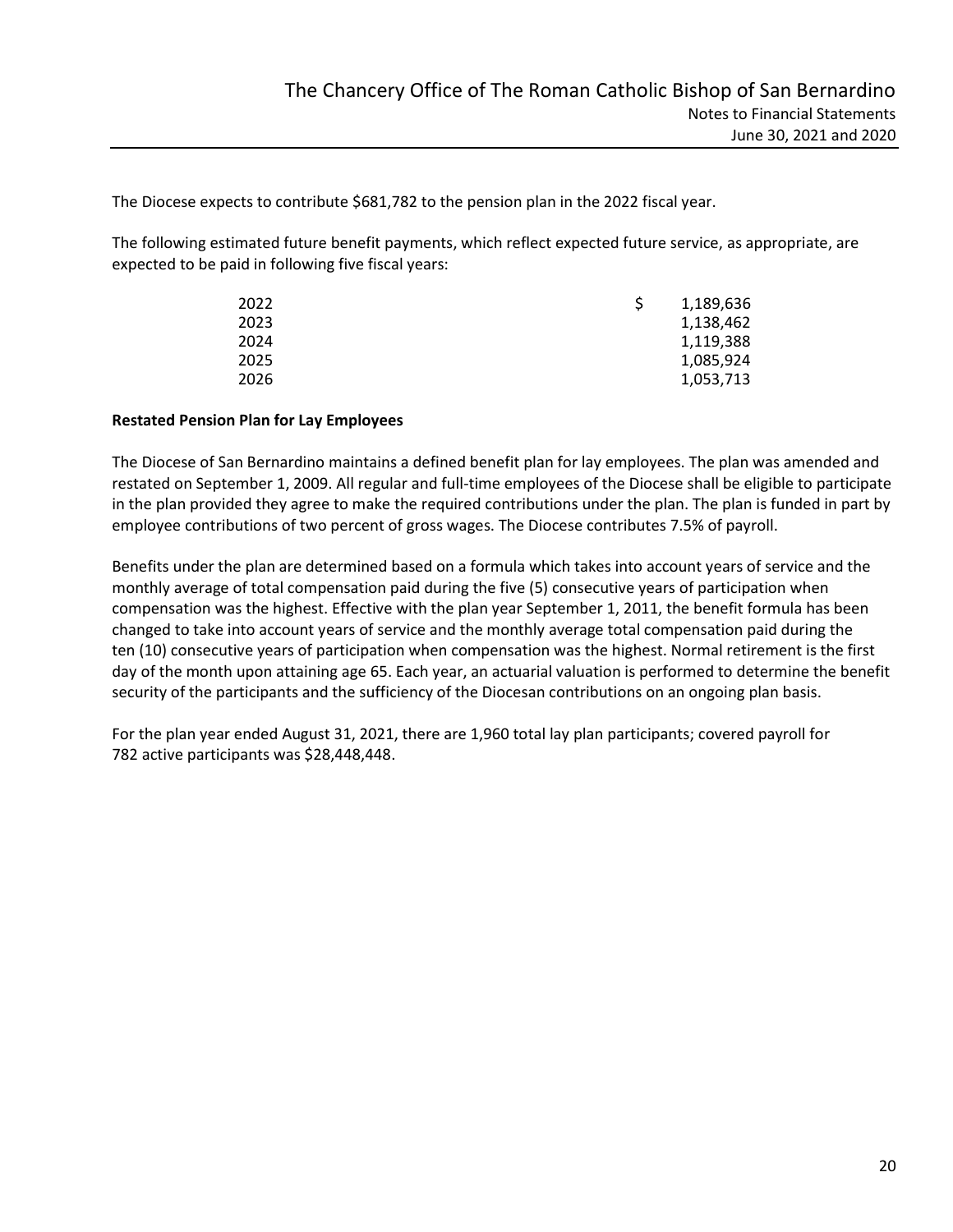The changes in the pension benefit obligation and fair value of plan assets for the years ended June 30, 2021 and 2020 are as follows:

|                                              | 2021            |             | 2020        |
|----------------------------------------------|-----------------|-------------|-------------|
| Benefit Obligations, Beginning Of Year       | 80,893,951<br>S | S.          | 77,332,011  |
| Service cost                                 |                 | 1,529,515   | 1,687,948   |
| Expected employee contributions              |                 | 790,479     | 773,410     |
| Interest cost                                |                 | 5,202,035   | 4,974,172   |
| <b>Actuarial loss</b>                        |                 | 31,348      | 90,396      |
| Change in assumptions                        |                 | (400, 286)  | (323, 778)  |
| Benefit payments                             |                 | (3,692,700) | (3,640,208) |
| Benefit Obligations, End Of Year             |                 | 84,354,342  | 80,893,951  |
| Fair value of plan assets, beginning of year |                 | 72,837,728  | 68,725,385  |
| Actual return on plan assets                 |                 | 18,140,430  | 4,244,653   |
| Actual employee contributions                |                 | 894,921     | 962,877     |
| Benefit payments                             |                 | (3,692,700) | (3,640,208) |
| Employer contribution                        |                 | 2,218,063   | 2,545,021   |
| Fair Value Of Plan Assets, End Of Year       |                 | 90,398,442  | 72,837,728  |
| Funded/(Unfunded)                            |                 | 6,044,100   | (8,056,223) |

Net periodic pension costs for the years ended June 30, 2021 and 2020 consisted of the following:

|                                    | 2021                     | 2020        |
|------------------------------------|--------------------------|-------------|
| Net Periodic Pension Cost          |                          |             |
| Service cost                       | 1,529,515                | 1,687,948   |
| Interest cost                      | 5,202,035                | 4,974,172   |
| Expected return on plan assets     | (4,715,612)              | (4,462,850) |
| Amortization of prior service cost | $\overline{\phantom{0}}$ | 199,922     |
| Net Periodic Pension Cost          | 2,015,938                | 2,399,192   |

The following are weighted-average assumptions used to determine benefit obligations at June 30, 2021 and 2020:

|                               | 2021  | 2020  |  |
|-------------------------------|-------|-------|--|
| Discount rate                 | 6.50% | 6.50% |  |
| Rate of compensation increase | 3.50% | 3.50% |  |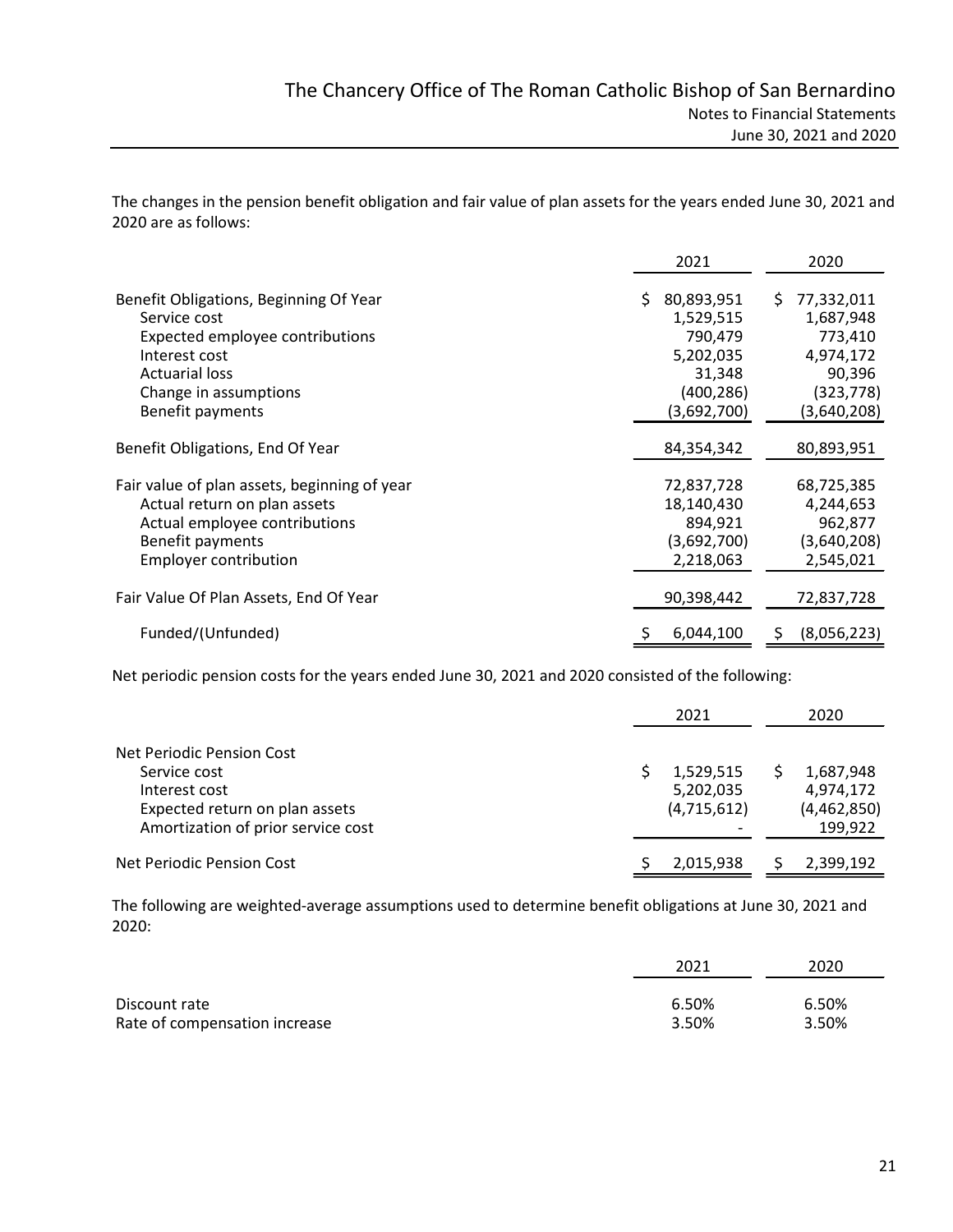The following are weighted-average assumptions used to determine net periodic pension cost for the years ended June 30, 2021 and 2020:

|                                                  | 2021  | 2020  |  |
|--------------------------------------------------|-------|-------|--|
| Discount rate                                    | 6.50% | 6.50% |  |
| Rate of compensation increase                    | 3.50% | 3.50% |  |
| Expected long-term rate of return on plan assets | 6.50% | 6.50% |  |

The Diocese's expected long-term rate of return on plan assets assumption was derived from an analysis conducted by the Diocese's actuaries. The analysis included a review of the asset allocation strategy, anticipated future long-term performance of individual asset classes, and risks and correlations for each of the asset classes that comprise the asset allocation. While the analysis gives appropriate consideration to recent performance and historical returns, the assumption is primarily a long-term prospective rate.

The following table sets forth by level, within the fair value hierarchy, the pension plan's assets at fair value as of June 30, 2021 and 2020:

| June 30, 2021              | Total      | Level 1          | Level 2        | Level 3 |  |
|----------------------------|------------|------------------|----------------|---------|--|
| Cash and cash equivalents  | 1,416,020  | S.<br>1,416,020  | \$             | Ś       |  |
| Equity securities          | 3,831,294  | 3,831,294        |                |         |  |
| Equity mutual funds        | 52,453,064 | 52,453,064       |                |         |  |
| Fixed income mutual funds  | 29,302,060 | 29,302,060       |                |         |  |
| Real estate                | 3,396,004  |                  | 3,396,004      |         |  |
| Total assets at fair value | 90,398,442 | 87,002,438<br>S. | 3,396,004<br>ς |         |  |
| June 30, 2020              |            |                  |                |         |  |
| Cash and cash equivalents  | 1,175,370  | S.<br>1,175,370  | \$             | \$      |  |
| Equity securities          | 2,295,681  | 2,295,681        |                |         |  |
| Equity mutual funds        | 41,068,533 | 41,068,533       |                |         |  |
| Fixed income mutual funds  | 25,098,258 | 25,098,258       |                |         |  |
| Real estate                | 3,199,886  |                  | 3,199,886      |         |  |
| Total assets at fair value | 72,837,728 | 69,637,842       | 3,199,886      |         |  |

The pension benefit plan assets are carried at fair value in accordance with the fair value hierarchy as discussed in Note 4.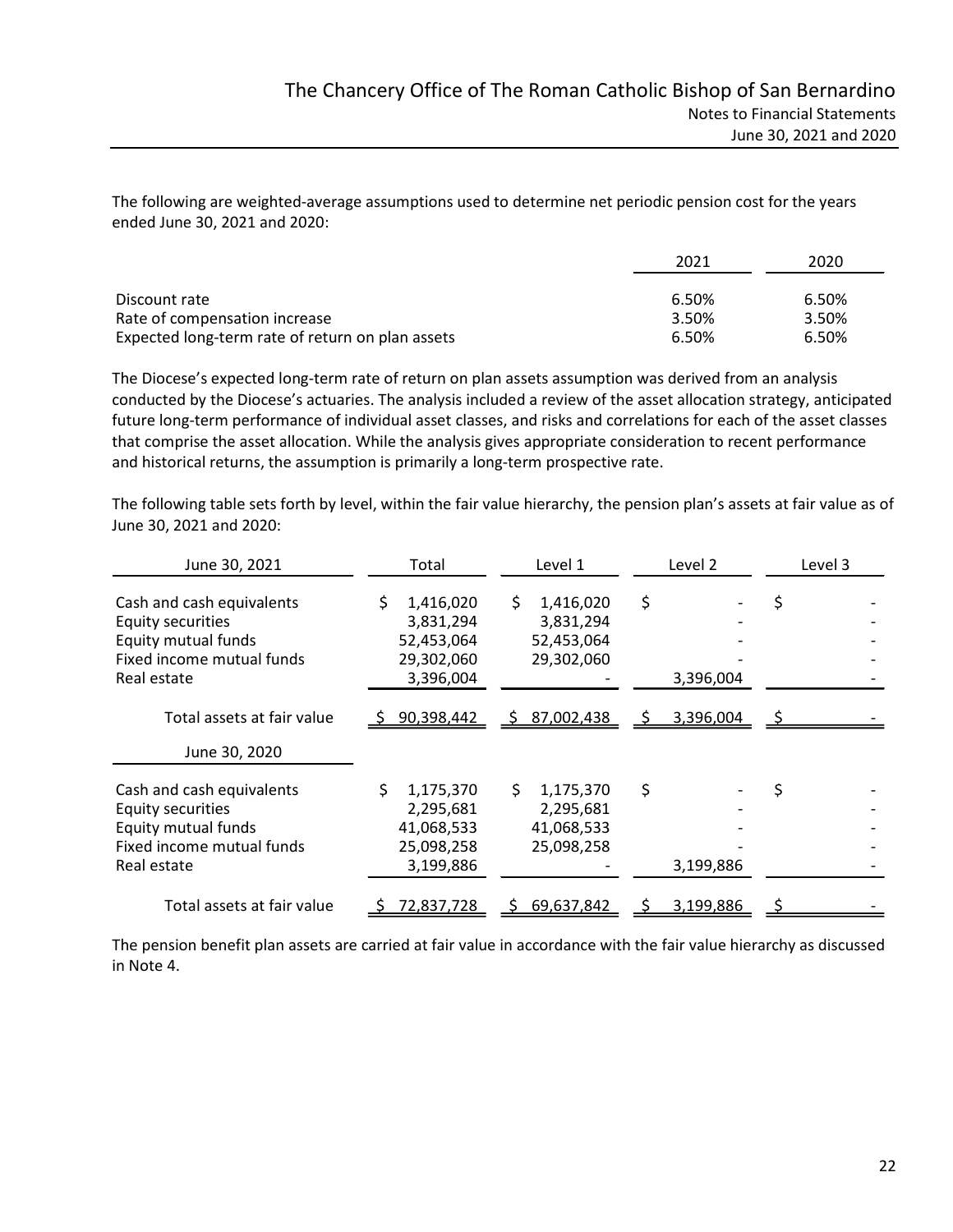In setting investment policies and strategies, the ability of the selected investment allocation to fund the pension plan liabilities effectively, meet the long-term return target, and align the selected allocation with the risk tolerance of the plan's fiduciaries was taken into account. The strategic allocation has reduced exposure to market risk and increased allocation to asset classes which are not highly correlated, as well as asset classes where management has historically generated excess returns, and places greater emphasis on manager skills to produce excess return while employing various risk mitigation strategies to reduce volatility.

The Diocese expects to contribute \$2,561,356 to the pension plan in the 2022 fiscal year.

The following estimated future benefit payments, which reflect expected future service, as appropriate, are expected to be paid in following five fiscal years:

| 2022 | Ś | 5,287,222 |
|------|---|-----------|
| 2023 |   | 5,452,829 |
| 2024 |   | 5,741,171 |
| 2025 |   | 6,053,708 |
| 2026 |   | 6,341,483 |
|      |   |           |

### Note 12 - Net Assets Released from Restrictions

Net assets were released from donor restrictions by incurring expenses satisfying the restricted purposes or by occurrence of other events specified by donors during the fiscal year.

|                                             | 2021      | 2020                     |  |  |
|---------------------------------------------|-----------|--------------------------|--|--|
| Purpose of restrictions accomplished        |           |                          |  |  |
| Mission and denominational support          | 152,126   | 706,151                  |  |  |
| Mission office expense                      | 50,411    | 179,554                  |  |  |
| Grant expenses                              | 131,708   | 79,483                   |  |  |
| <b>Catholic Education Foundation grants</b> | 177,486   | 163,727                  |  |  |
| PPP loan forgiveness                        | 1,371,559 | $\overline{\phantom{0}}$ |  |  |
|                                             | 1,883,290 | 1,128,915                |  |  |

### Note 13 - Insurance Reserve Liability

The Diocese has established a self-insured reserve for automobile insurance coverage in the amount of \$250,000.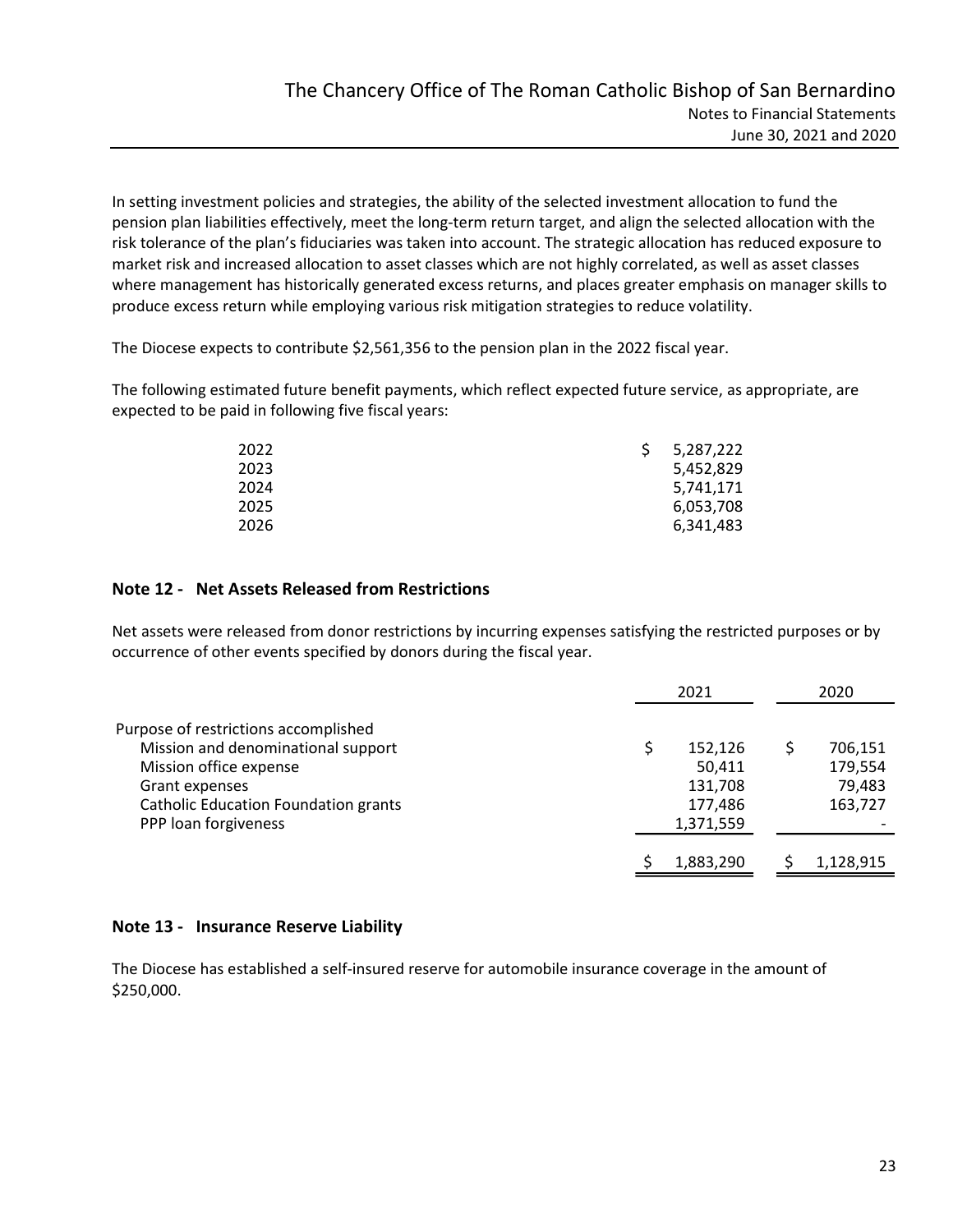### Note 14 - Net Assets with Donor Restrictions

Net assets with donor restrictions are restricted for the following purposes:

Net assets subject to donor-imposed restrictions that either lapse through the passage of time or can be satisfied through the actions of the Diocese, and endowment gains available for use under the Diocese's spending policy:

|                                      | 2021 |           |  | 2020      |  |  |
|--------------------------------------|------|-----------|--|-----------|--|--|
| Mission and denominational support   |      |           |  |           |  |  |
| Propagation of the Faith             |      | 858,257   |  | 836,720   |  |  |
| <b>Catholic Relief Services</b>      |      | 445,695   |  | 418,935   |  |  |
| <b>Holy Childhood Association</b>    |      | 4.292     |  | 11,863    |  |  |
| <b>National World Apostolates</b>    |      | 94.844    |  | 41,369    |  |  |
| Grant income                         |      | 891,307   |  | 878,987   |  |  |
| Bishop's charity work                |      | 640,920   |  | 628,072   |  |  |
| <b>Catholic Education Foundation</b> |      | 106,806   |  | 170,829   |  |  |
| Family Trust for Charismatic Renewal |      | 203,353   |  | 203,353   |  |  |
|                                      |      | 3,245,474 |  | 3,190,128 |  |  |

Net assets restricted to investment in perpetuity through the Catholic Foundation Trust and trust agreements, the investment returns from which is expendable to support:

|                                                        | 2021 |            |  | 2020       |  |  |
|--------------------------------------------------------|------|------------|--|------------|--|--|
| Diocesan activities - RCB restricted                   |      | 1,165,873  |  | 945.452    |  |  |
| Seminarian activities and education - RCB restricted   |      | 6,478,671  |  | 5,154,843  |  |  |
| Seminarian activities and education - donor restricted |      | 3,204,767  |  | 2,401,531  |  |  |
| Priest relief endowment - RCB restricted               |      | 9,775,976  |  | 7,852,461  |  |  |
| Priests ongoing education - RCB restricted             |      | 86.614     |  | 70,249     |  |  |
| Total                                                  |      | 20,711,901 |  | 16,424,536 |  |  |

The changes in endowment funds for the years then ended are as follows:

|                                    | 2021       | 2020        |
|------------------------------------|------------|-------------|
| Endowment Funds, Beginning Of Year | 16,424,536 | 17,007,645  |
| Interest and dividends             | 280,929    | 288,734     |
| Gain in value of assets            | 4,519,413  | 554,859     |
| Contributions                      | 238,975    | 381,238     |
| Fees                               | (38,080)   | (35, 956)   |
| <b>Distributions</b>               | (713,872)  | (1,771,984) |
| Endowment Funds, End Of Year       | 20,711,901 | 16,424,536  |

From time to time, certain donor-restricted endowment funds may have fair values less than the amount required to be maintained by donors or by law (underwater endowments). The Diocese has interpreted UPMIFA to permit spending from underwater endowments in accordance with prudent measures required under law.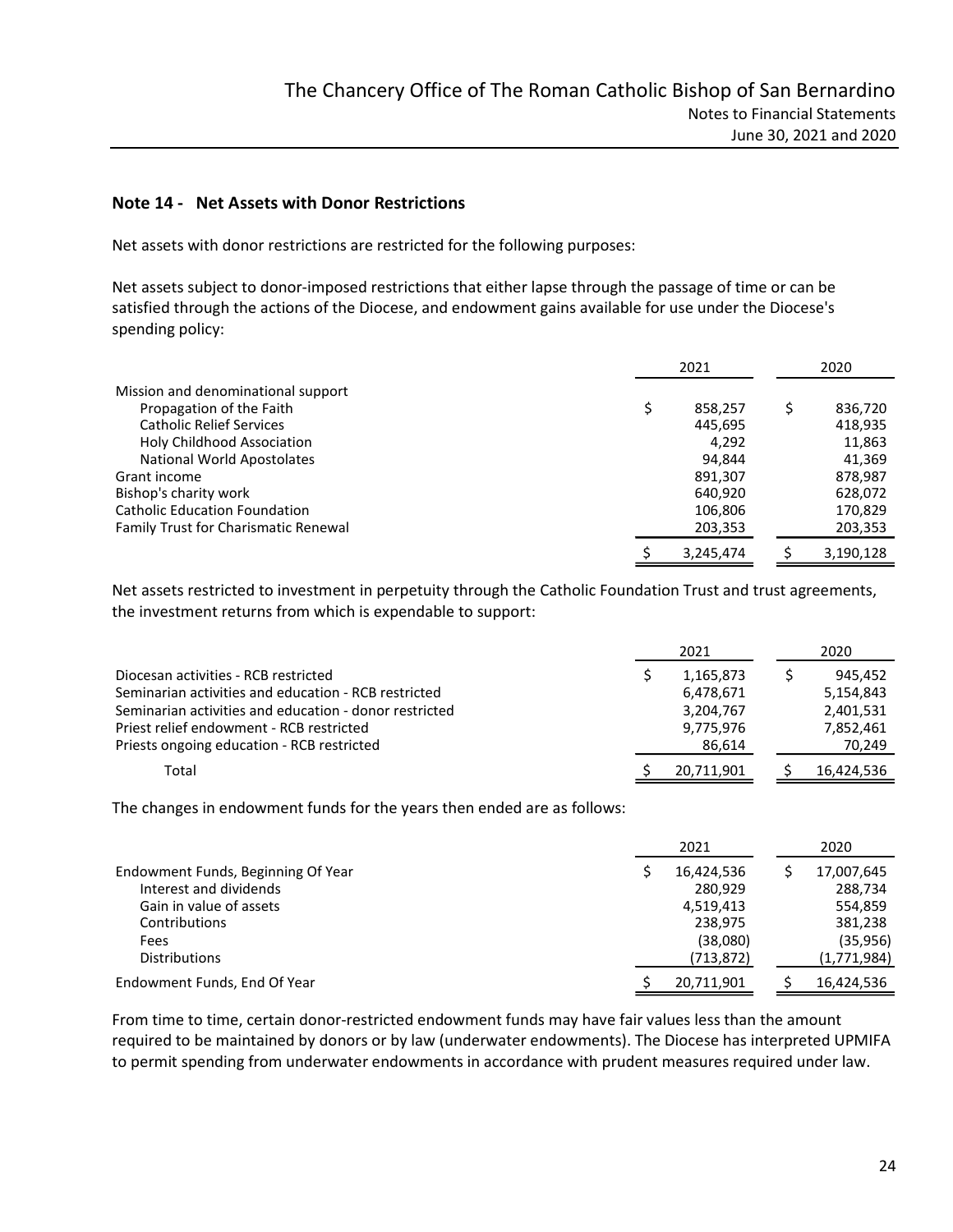### Note 15 - Catholic Umbrella Pool

The Catholic Umbrella Pool (the Pool or CUP) was created as a self-insurance fund for certain (Arch) Dioceses of The Roman Catholic Church in North America. Effective July 1, 1987, the Pool provides excess liability coverage for its membership. The Pool is responsible for the following coverage, as described in their disclosure statement, for:

### Liability (Occurrence Based):

Pool Members:

| July 1, 1987 to July 1, 1988       | \$3,700,000 in excess of \$1,300,000             |
|------------------------------------|--------------------------------------------------|
| July 1, 1988 to July 1, 1999       | \$3,500,000 in excess of \$1,500,000             |
| July 1, 1999 to July 1, 2002       | No exposure (reinsurance purchased)              |
| July 1, 2002 to July 1, 2003       | 46% of \$3,500,000 in excess of \$1,500,000      |
|                                    | 10% of \$15,500,000 in excess of \$5,000,000     |
| July 1, 2003 to January 1, 2005    | 50% of \$3,500,000 in excess of \$1,500,000      |
|                                    | 20% of \$15,500,000 in excess of \$5,000,000     |
| January 1, 2005 to January 1, 2007 | 74.995% of \$3,500,000 in excess of \$1,500,000  |
|                                    | 25% of \$15,500,000 in excess of \$5,000,000     |
| January 1, 2007 to January 1, 2013 | 74.996% of \$3,500,000 in excess of \$1,500,000  |
|                                    | 30% of \$15,500,000 in excess of \$5,000,000     |
| January 1, 2013 to January 1, 2014 | 74.998% of \$3,500,000 in excess of \$1,500,000  |
|                                    | 70.831% of \$3,500,000 in excess of \$1,500,000* |
|                                    | 40% of \$5,000,000 in excess of \$5,000,000      |
|                                    | 30% of \$10,500,000 in excess of \$10,000,000    |
| January 1, 2014 to January 1, 2019 | 75% of \$3,500,000 in excess of \$1,500,000      |
|                                    | (Includes Nursing Home Liability)                |
|                                    | 40% of \$5,000,000 in excess of \$5,000,000      |
|                                    | 30% of \$10,500,000 in excess of \$10,000,000    |
| January 1, 2019 to present         | 100% of \$3,500,000 in excess of \$1,500,000     |
|                                    | 75% of \$3,500,000 in excess of \$1,500,000*     |
|                                    | 40% of \$5,000,000 in excess of \$5,000,000      |
|                                    | 10% of \$10,500,000 in excess of \$10,000,000    |
|                                    |                                                  |

\*Excess Nursing Home Liability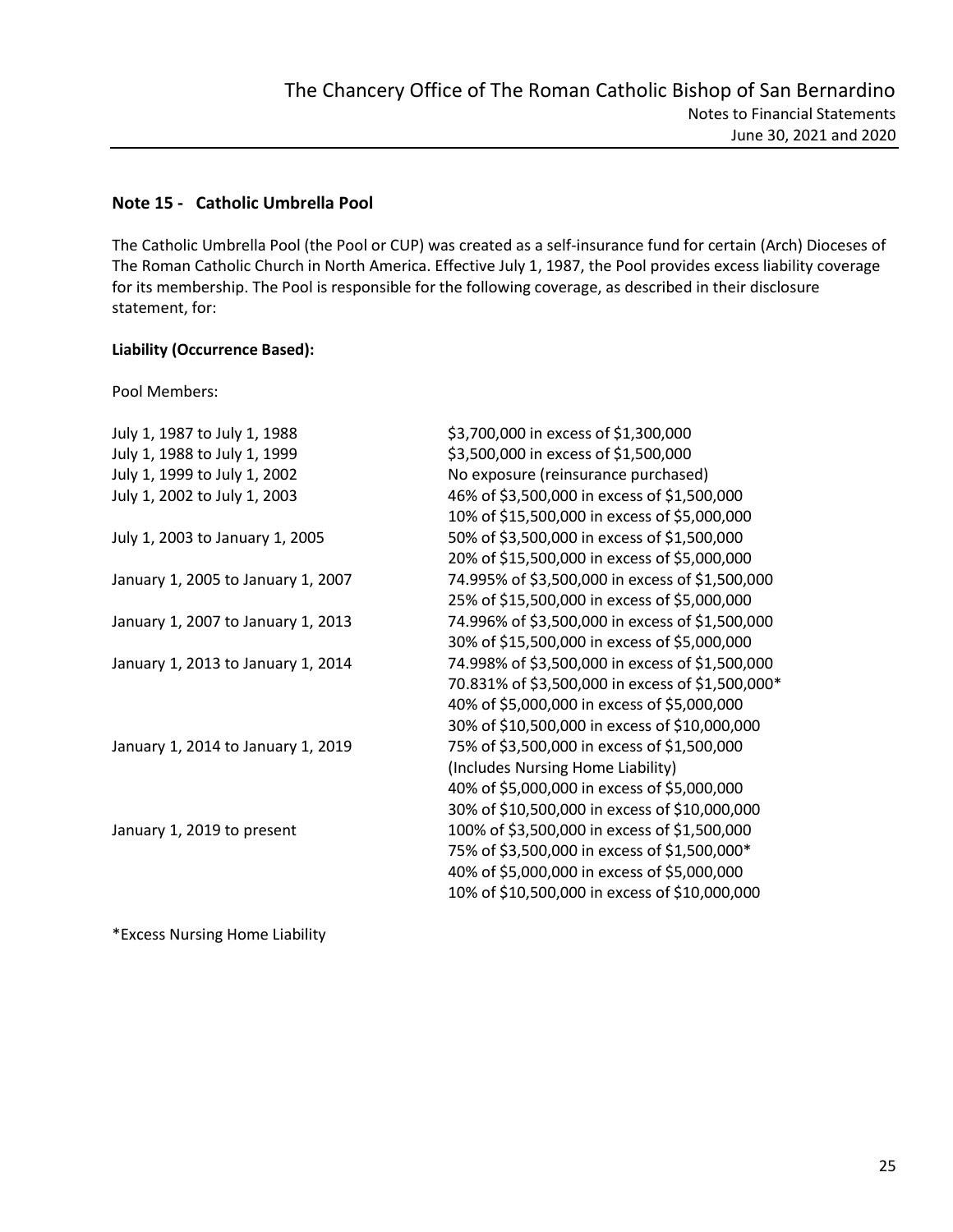All Certificates issued by the Society (after CUP or CUP II retention, if applicable):

| July 1, 2002 to July 1, 2003       | 10% of \$19,000,000 in excess of \$1,500,000  |
|------------------------------------|-----------------------------------------------|
| July 1, 2003 to January 1, 2005    | 20% of \$19,000,000 in excess of \$1,500,000  |
| January 1, 2005 to January 1, 2007 | 25% of \$19,000,000 in excess of \$1,500,000  |
| January 1, 2007 to January 1, 2013 | 30% of \$19,000,000 in excess of \$1,500,000  |
| January 1, 2013 to January 1, 2019 | 40% of \$8,500,000 in excess of \$1,500,000   |
|                                    | 30% of \$3,500,000 in excess of \$1,500,000*  |
|                                    | 30% of \$10,500,000 in excess of \$10,000,000 |
| January 1, 2019 to present         | 40% of \$8,500,000 in excess of \$1,500,000   |
|                                    | 30% of \$3,500,000 in excess of \$1,500,000*  |
|                                    | 10% of \$10,500,000 in excess of \$10,000,000 |
|                                    |                                               |

\*Excess Nursing Home Liability

The Pool also participates at five percent for coverages in excess of \$500,000 to a limit of \$1,500,000 for certificates issued from July 1, 2007 to January 2012, and at ten percent for certificates issued from January 1, 2012 to January 1, 2013, and at forty percent for certificates issued after January 1, 2013.

Sexual Misconduct (Occurrence Based to July 1, 1990, Claims-Made Basis thereafter):

Pool Members (Occurrence Based):

July 1, 1987 to July 1, 1990 \$150,000 in excess of \$100,000

All Certificates issued by the Society (Claims-Made Basis):

July 1, 1990 to present 30% of \$3,500,000 in excess of \$1,500,000

These coverages are placed through the Catholic Mutual Relief Society of America and the Catholic Relief Insurance Company of America (CRIC), and include both Pool and non-Pool members. Member (Arch) Dioceses are liable for any losses beyond the Pool's responsibilities to fund such losses. A member may elect to obtain morality coverage outside the Pool with the approval of the Board of Trustees.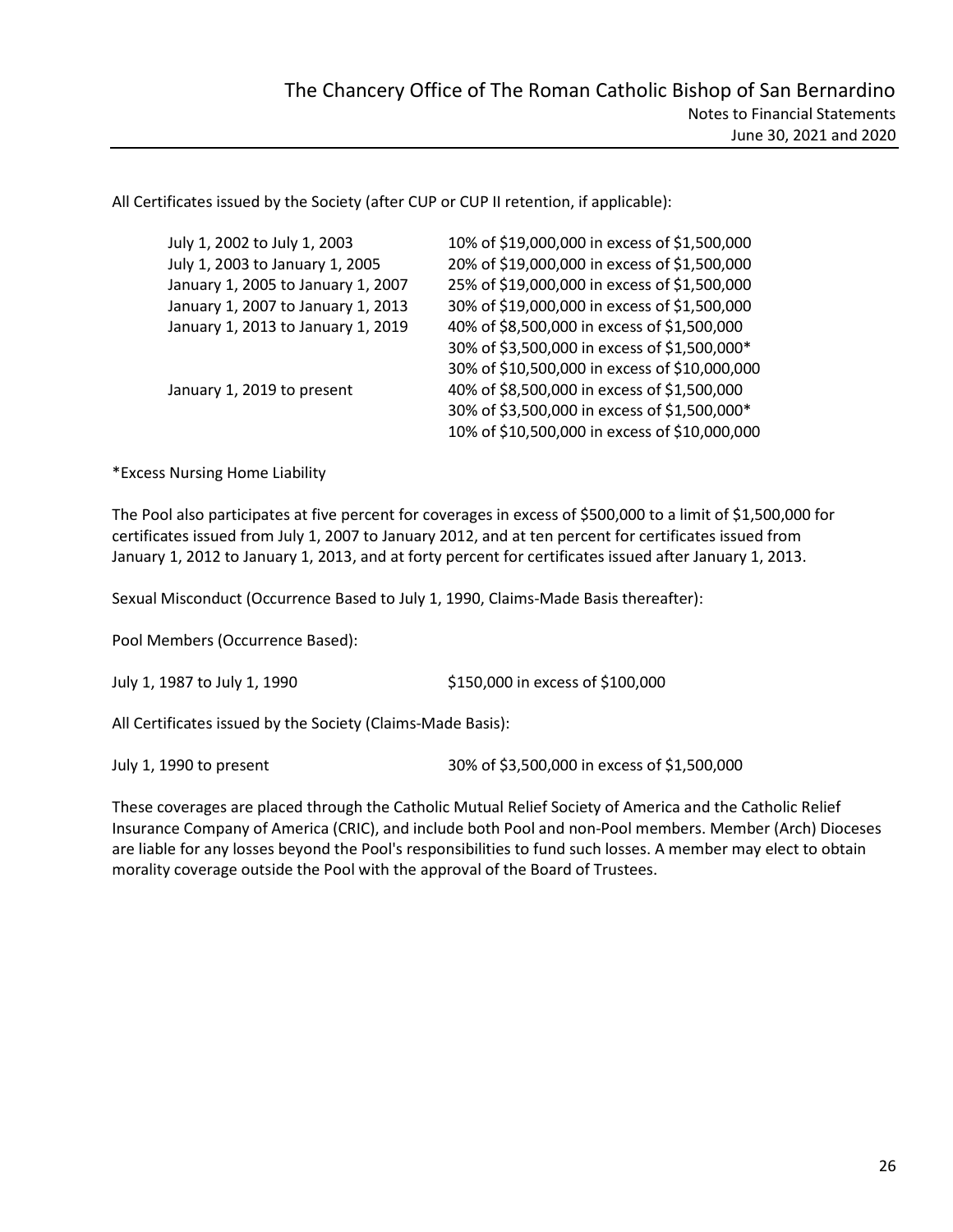### Note 16 - Operating Leases

The Diocese leases various office equipment with lease terms that expire through 2025. Annual lease payments range from \$4,471 to \$46,548.

The lease payments for the year ended June 30, 2021, were \$91,865.

The following is a summary of future minimum rental payments for operating leases that have initial or remaining no cancelable terms in excess of one year as of June 30, 2021:

| Fiscal Year Ending June 30,  | Lease<br>Payments                            |
|------------------------------|----------------------------------------------|
| 2022<br>2023<br>2024<br>2025 | \$<br>109,021<br>108,134<br>98,396<br>46,548 |
|                              | 362,099                                      |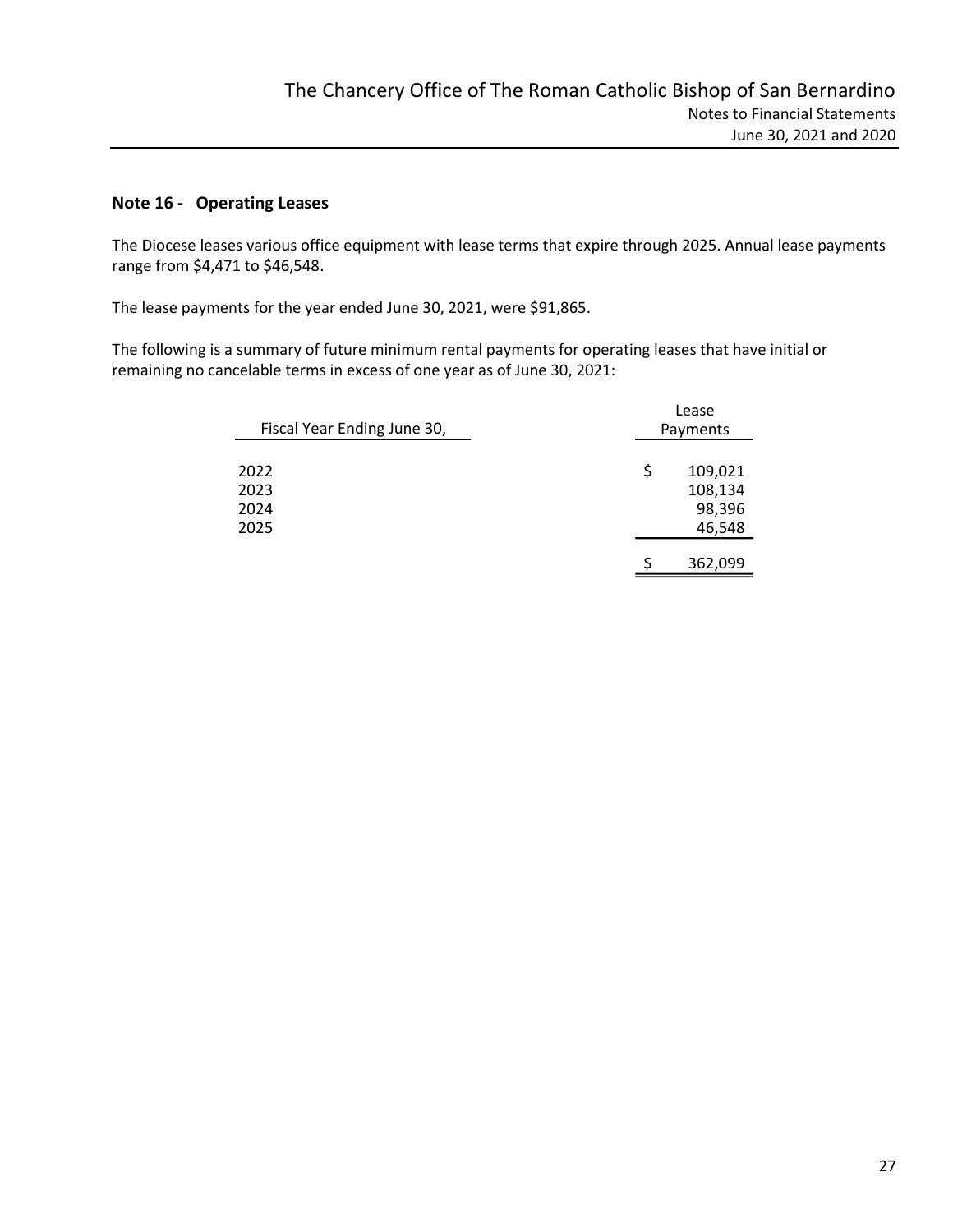# Note 17 - Functional Expense

The following schedule presents the natural classification of expenses by function for the years ended June 30, 2021 and 2020:

|                                 |                          |                          |                        |                                      |                          | 2021                 |                            |                                  |                                               |                                            |              |
|---------------------------------|--------------------------|--------------------------|------------------------|--------------------------------------|--------------------------|----------------------|----------------------------|----------------------------------|-----------------------------------------------|--------------------------------------------|--------------|
|                                 |                          |                          | Program                |                                      |                          |                      |                            | Management and<br>Administrative |                                               |                                            |              |
|                                 | Pastoral<br>Services     | Education                | Religious<br>Personnel | Ministries<br>and Social<br>Services | Grants, and<br>Donations | <b>Total Program</b> | Diocesan<br>Administration | Insurances                       | Total<br>Manangement<br>and<br>Administration | Fundraising                                | Total        |
| Personnel costs                 | 2,969,243                | 1,811,766                | 720,169<br>- S         | l,367,719 \$<br>Ŝ.                   | $\sim$                   | 6,868,897            | 2,551,702                  | 4,086,392                        | 6,638,094                                     | 179,116                                    | \$13,686,107 |
| Contract services               | 71,657                   | 37,076                   | 600                    | 38,084                               | 679                      | 148,096              | 572,802                    | 4,618                            | 577,420                                       | 57,588                                     | 783,104      |
| Facility, construction          |                          |                          |                        |                                      |                          |                      |                            |                                  |                                               |                                            |              |
| and equipment costs             | 836,430                  | 86,794                   | 96,204                 | 464,378                              | 28,957                   | 1,512,763            | 139,500                    | 2,700,009                        | 2,839,509                                     | 11,877                                     | 4,364,149    |
| Office, printing, and           |                          |                          |                        |                                      |                          |                      |                            |                                  |                                               |                                            |              |
| other expenses                  | 302,759                  | 65,665                   | 26,635                 | 692,201                              | 54,711                   | 1,141,971            | 669,098                    | 125,669                          | 794,767                                       | 358,314                                    | 2,295,052    |
| Seminarian expense,             |                          |                          |                        |                                      |                          |                      |                            |                                  |                                               |                                            |              |
| education, and travel           | 63,507                   | 240,382                  | 620,900                | 20,802                               | 622                      | 946,213              | 12,381                     | 160,441                          | 172,822                                       | 9,758                                      | 1,128,793    |
| Special events                  | 67,465                   | 26,501                   | 24,142                 | 8,940                                | $\overline{\phantom{a}}$ | 127,048              | $\overline{\phantom{a}}$   |                                  | $\overline{\phantom{a}}$                      | 370,195                                    | 497,243      |
| Donations, gifts,               |                          |                          |                        |                                      |                          |                      |                            |                                  |                                               |                                            |              |
| charity, and subsidies          |                          | $\overline{\phantom{a}}$ |                        | $\overline{\phantom{a}}$             | 264,624                  | 264,624              | $\overline{\phantom{a}}$   |                                  | $\overline{\phantom{a}}$                      | $\overline{\phantom{a}}$                   | 264,624      |
| Diocesan dues and               | $\overline{\phantom{0}}$ |                          |                        |                                      |                          |                      | 411,394                    | $\overline{\phantom{a}}$         | 411,394                                       |                                            | 411,394      |
| assessments<br>Interest expense |                          | $\overline{\phantom{a}}$ |                        | $\overline{\phantom{a}}$             | $\overline{\phantom{a}}$ |                      | 163,829                    |                                  | 163,829                                       | $\overline{\phantom{a}}$<br>$\overline{a}$ | 163,829      |
|                                 |                          |                          |                        |                                      |                          |                      |                            |                                  |                                               |                                            |              |
| Total expenses                  | 4,311,061                | 2,268,184<br>-S.         | \$1,488,650            | \$2,592,124                          | 349,593                  | \$11,009,612         | \$4,520,706                | 7,077,129<br>S.                  | \$11,597,835                                  | 986,848<br>-5                              | \$23,594,295 |
|                                 |                          |                          |                        |                                      |                          |                      |                            |                                  |                                               |                                            |              |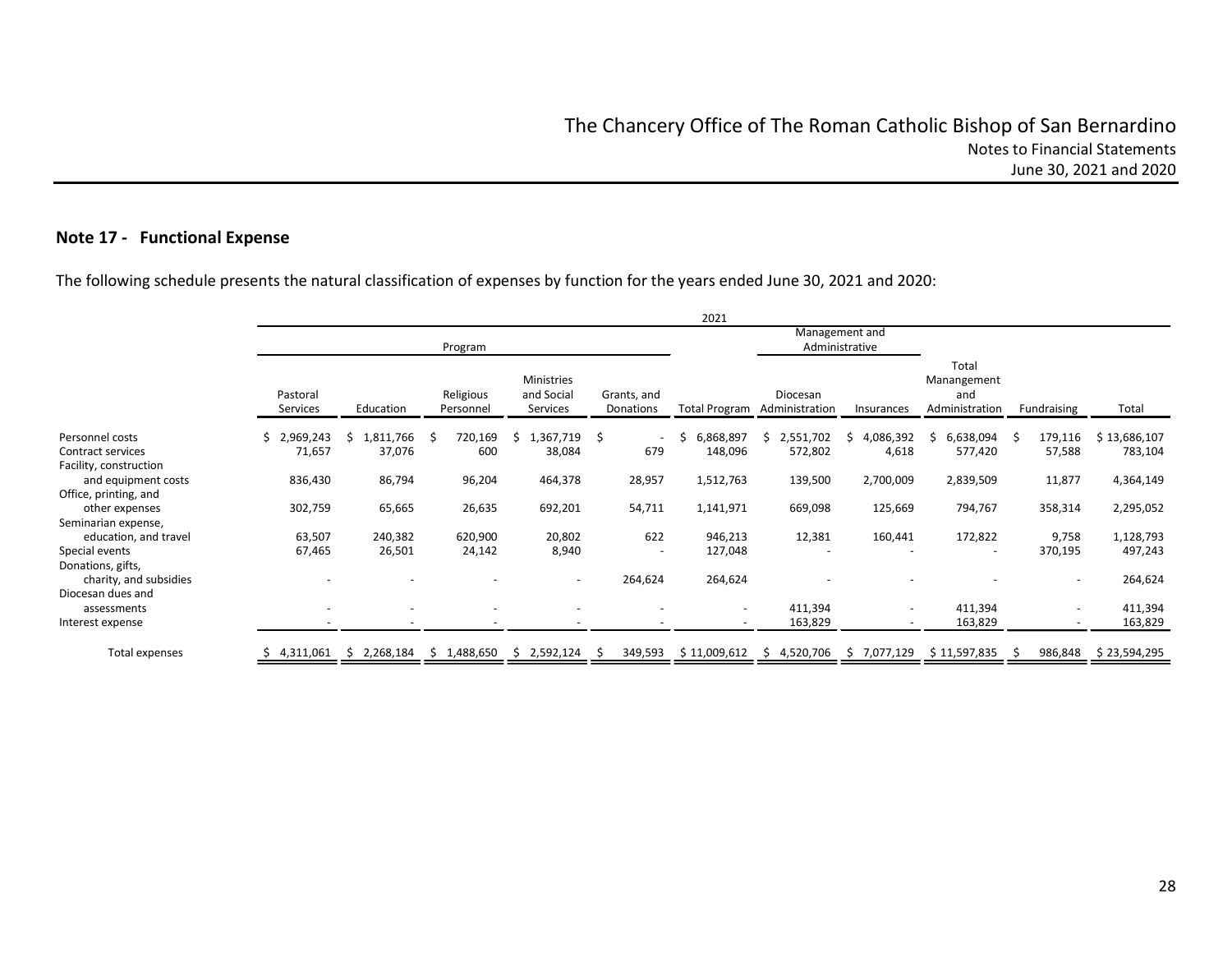## The Chancery Office of The Roman Catholic Bishop of San Bernardino Notes to Financial Statements June 30, 2021 and 2020

|                        |                          |             |                          |                                      |                          | 2020                 |                                  |                          |                                               |                 |              |
|------------------------|--------------------------|-------------|--------------------------|--------------------------------------|--------------------------|----------------------|----------------------------------|--------------------------|-----------------------------------------------|-----------------|--------------|
|                        |                          |             | Program                  |                                      |                          |                      | Management and<br>Administrative |                          |                                               |                 |              |
|                        | Pastoral<br>Services     | Education   | Religious<br>Personnel   | Ministries<br>and Social<br>Services | Grants, and<br>Donations | <b>Total Program</b> | Diocesan<br>Administration       | Insurances               | Total<br>Manangement<br>and<br>Administration | Fundraising     | Total        |
| Personnel costs        | 3,378,565                | 2,171,022   | 955,317                  | 1,977,722<br>S.                      | 4,710<br>- S             | 8,487,336            | 3,208,411                        | 4,295,555<br>-S          | 7,503,966 \$<br>S                             | 227,742         | \$16,219,044 |
| Contract services      | 93,096                   | 29,238      | $\overline{\phantom{0}}$ | 68,501                               | $\overline{\phantom{a}}$ | 190,835              | 951,688                          | 5,276                    | 956,964                                       | 76,984          | 1,224,783    |
| Facility, construction |                          |             |                          |                                      |                          |                      |                                  |                          |                                               |                 |              |
| and equipment costs    | 697,959                  | 76,575      | 97,425                   | 450,841                              | 37,714                   | 1,360,514            | 109,524                          | 2,497,993                | 2,607,517                                     | 8,438           | 3,976,469    |
| Office, printing, and  |                          |             |                          |                                      |                          |                      |                                  |                          |                                               |                 |              |
| other expenses         | 668,407                  | 139,851     | 30,947                   | 858,366                              | 53,007                   | 1,750,578            | 747,725                          | 345,111                  | 1,092,836                                     | 304,856         | 3,148,270    |
| Seminarian expense,    |                          |             |                          |                                      |                          |                      |                                  |                          |                                               |                 |              |
| education, and travel  | 186,342                  | 335,299     | 998,381                  | 98,242                               | 3,190                    | 1,621,454            | 32,094                           | 119,453                  | 151,547                                       | 16,243          | 1,789,244    |
| Special events         | 112,244                  | 192,142     | 210,777                  | 92,331                               | $\overline{\phantom{a}}$ | 607,494              | 11,763                           | $\overline{\phantom{0}}$ | 11,763                                        | 378,356         | 997,613      |
| Donations, gifts,      |                          |             |                          |                                      |                          |                      |                                  |                          |                                               |                 |              |
| charity, and subsidies | $\overline{\phantom{a}}$ | 30          | $\overline{\phantom{a}}$ | $\sim$                               | 963,415                  | 963,445              | $\overline{\phantom{a}}$         | $\overline{\phantom{a}}$ | $\overline{\phantom{a}}$                      | $\sim$          | 963,445      |
| Diocesan dues and      |                          |             |                          |                                      |                          |                      |                                  |                          |                                               |                 |              |
| assessments            | $\overline{\phantom{a}}$ |             |                          |                                      |                          |                      | 457,179                          | $\sim$                   | 457,179                                       | $\sim$          | 457,179      |
| Interest expense       |                          |             |                          | 3,300                                |                          | 3,300                | 196,666                          |                          | 196,666                                       |                 | 199,966      |
| <b>Total Expenses</b>  | 5,136,613                | \$2,944,157 | 2,292,847<br>S.          | 3,549,303<br>S.                      | 1,062,036                | \$14,984,956         | 5,715,050<br>S.                  | \$7,263,388              | \$12,978,438                                  | 1,012,619<br>S. | \$28,976,013 |
|                        |                          |             |                          |                                      |                          |                      |                                  |                          |                                               |                 |              |